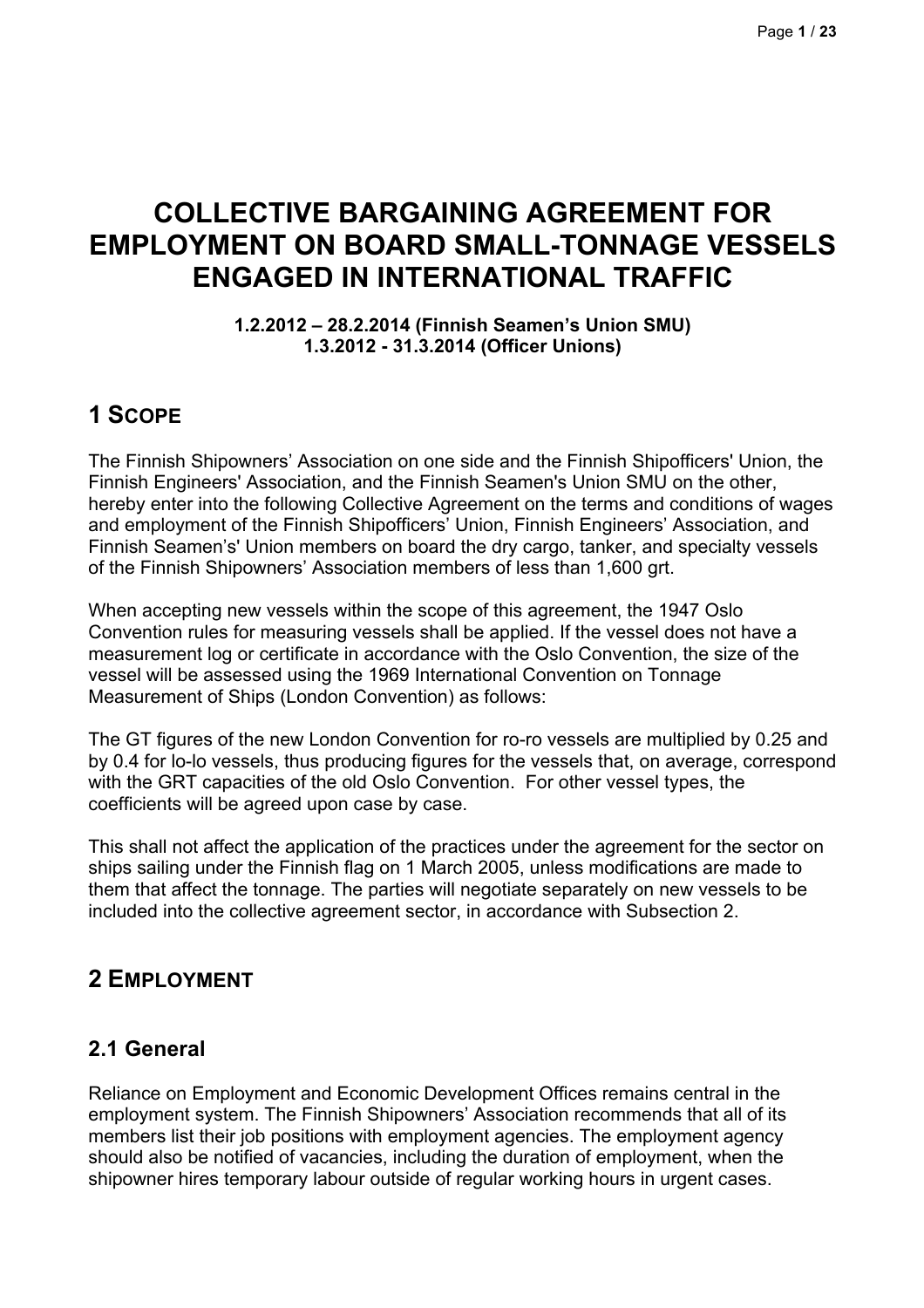When an employer has agreed to employ an employee, but no employment contract is concluded with the employee for reasons attributable to the employer, the employee is entitled to a similar compensation as in breaches of contract.

## **2.2 Contract of Employment**

Primarily, open-ended contacts of employment should be concluded with employees. A fixed-term employment contract may be concluded in accordance with the provisions of Chapter 1, Section 4 of the Seafarers' Employment Contracts Act if the nature of the work, the substitution of another employee, a traineeship, or some other comparable reason so requires or if the employer has some other justified reason, relating to the operation of the company or the work to be performed, for concluding a fixed-term contract. The aim of this provision is to prevent the circumvention of the employee's protection against unilateral termination of employment and of the employee's benefits based on the duration of employment.

(Appendix 10)

## **2.3 Trainees**

The use of trainees shall not lead to replacing permanent employees or other labour, as specified in Section 2.2.

# **2.4 External labour**

The employment of external labour shall be resorted to only after it has been determined whether it is possible to use the vessel's own staff to perform the tasks and how the use of outside labour will affect the employment and tasks of the vessel's own staff.

# **3 MANNING OF SHIPS**

Despite the new Decree on the Manning of Ships (1256/97) being in force, the manning tables for manning and certifications in Subsections 13, 14, and 15 of the old Decree (250/84) will be applied. In order to facilitate this, the parties will prepare model crews for different size classes of vessels using the 1969 International Convention of Tonnage Measurement of Ships. The manning tables are included in the Appendix of the Collective Agreement (Appendix 1 a).

The parties will agree upon the number and competencies of crews for newbuildings and new vessels that are to be subject to this Collective Agreement and that will be sailing under the Finnish flag. Vessel-specific manning agreements will be agreed upon ensuring that the requirements of the minimum manning certificate provided by the Finnish Transport Safety Agency (Trafi) are fulfilled. When agreeing upon manning, however, sufficient rest periods for crew members on watch must be ensured. The manning agreement must be posted on the bulletin board of the vessel.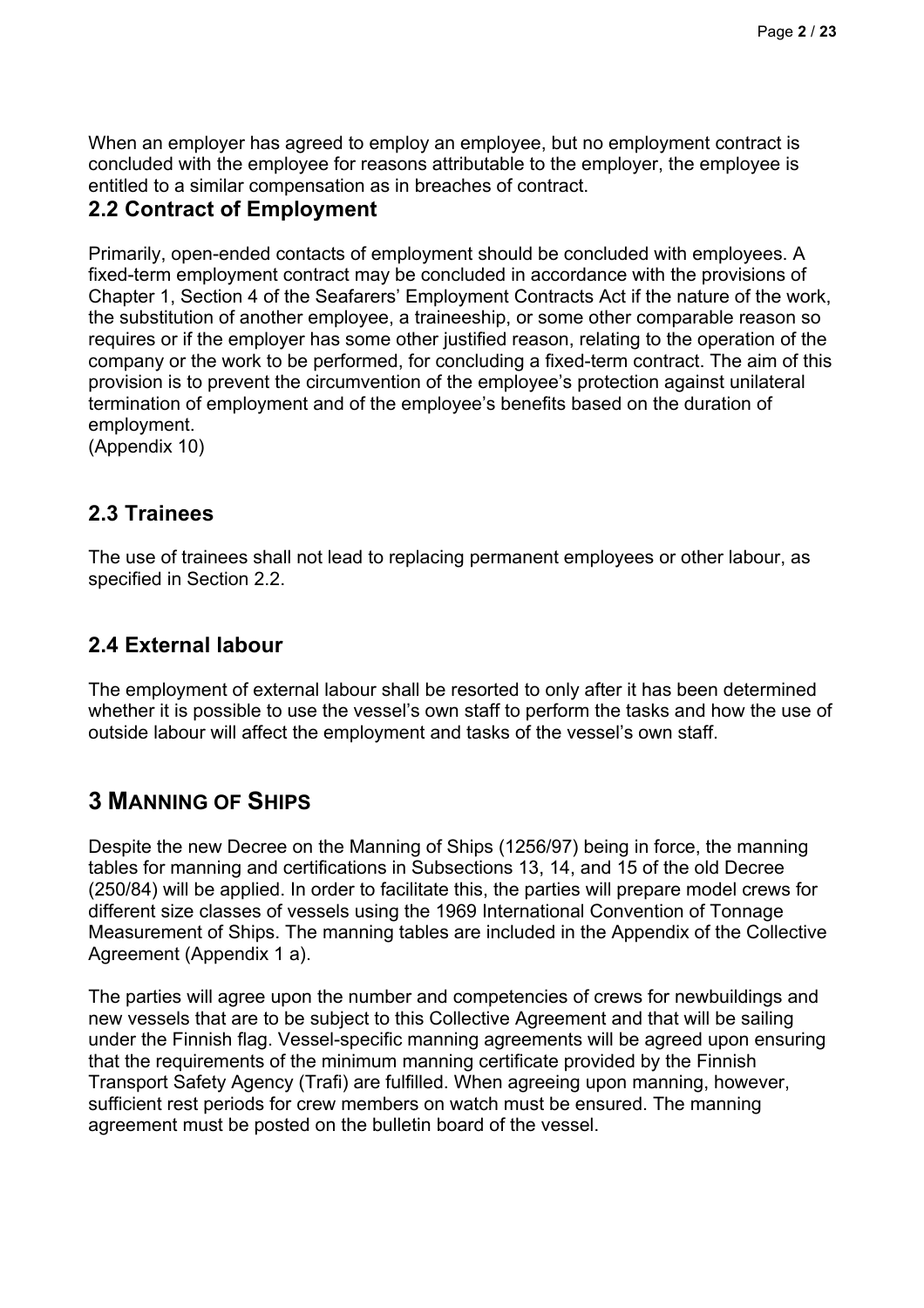A shipmaster can participate in keeping watch for no more than four hours a day on vessels exceeding 500 grt, and no more than 12 hours a day on vessels of less than 500 grt operating in the Baltic Sea. 500 grt corresponds with a GT value of 1,250 for lo-lo vessels and 2,000 for ro-ro vessels.

On vessels of 750 kW and above, an engineer (c.d.) must be provided for chief engineers participating in sea watch, unless otherwise agreed on board the vessel.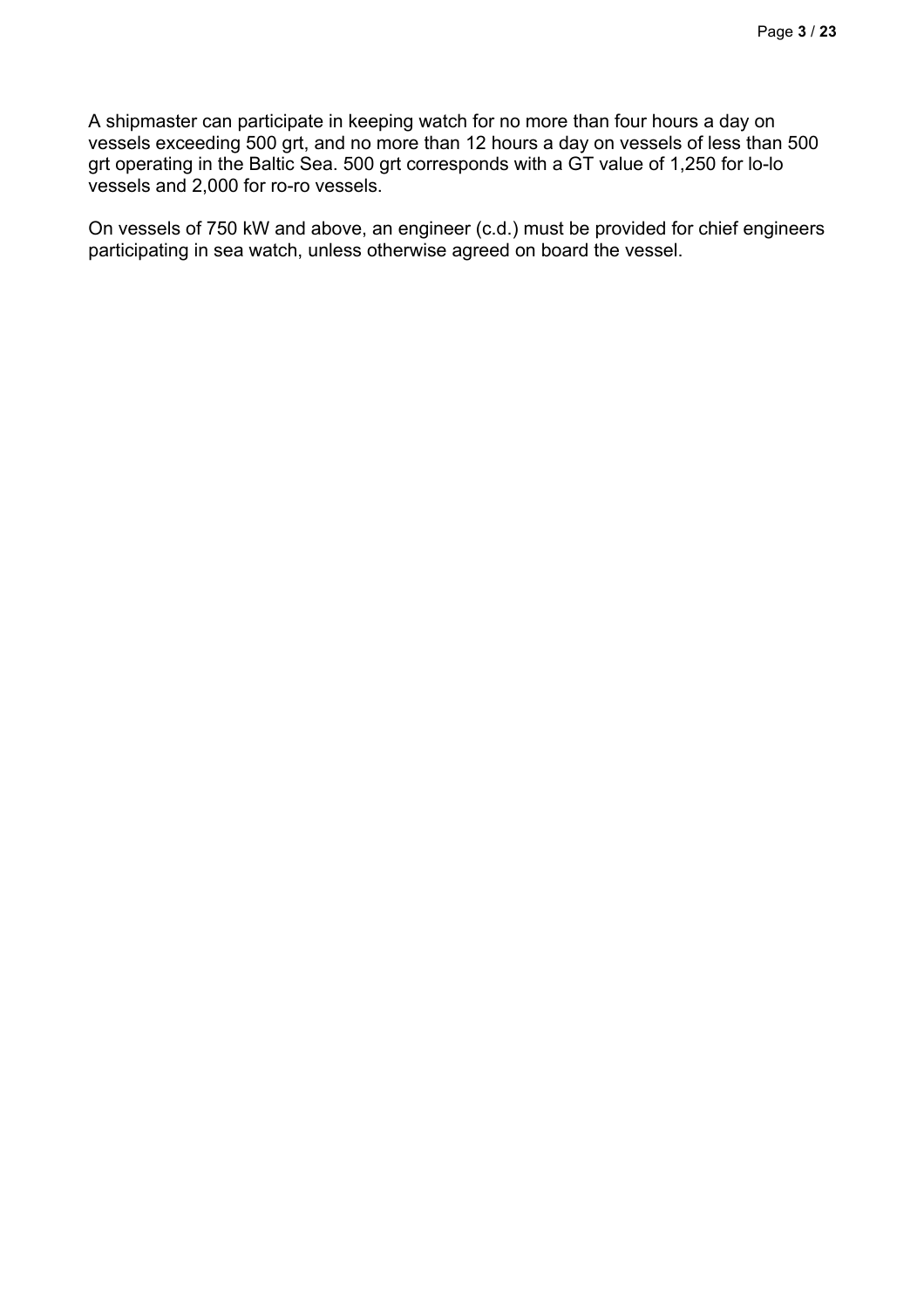# **4 TERMS OF EMPLOYMENT**

# **4.1 Working Hours**

### **4.1.1 Day in port**

Vessel in port for the entire day (0000 – 2400)

The daily working hours from Monday to Thursday is 8 hours. Overtime remuneration is paid for work that exceeds 8 hours. On Friday, the daily working hours are 6 hours and overtime remuneration is paid for work that exceeds 6 hours. Overtime remuneration is paid for work on Saturday and holidays.

Regular workings hours during a day in port occur between 06.00 and 18.00, in accordance with Section 5 of the Seaman's Working Hours Act. Work between the hours of 18.00 and 06.00 is always considered overtime, subject to overtime remuneration.

If an employee wishes to be on shore leave on a regular working day between Monday and Friday between the hours of 06.00 and 18.00 in order to take care of personal matters and this is agreed upon with the employer, one personal day is deducted for a full day of shore leave or half a personal day is deducted for half a working day.

#### **4.1.2 Days at sea and days of arrival and departure**

Regular working hours for all weekdays is no more than 8 hours and 56 hours for a calendar week. In addition, the daily working hours included in guaranteed wage are no more than 10 hours during a 24-hour period and 65 hours a week.

#### **4.1.3 Estimated time of departure of a vessel**

The time of departure of a vessel shall be notified on a notice board or display located near the shore gangway, if possible at least four hours before the estimated time of departure. However, this provision shall not apply to vessels that operate a scheduled service.

#### **4.1.4 Part-time employment**

Part-time employment relating to partial retirement and partial retirement due to incapacity for work under the seafarers' pension act (*Merimieseläkelaki* 1290/2006) and the partial child care leave and partial parental leave under the Seafarers' Employment Contracts Act shall be implemented in accordance with Appendix 3.

If regulatory or contract-based solutions that improve benefits for part-time employees are implemented while this agreement is in force, the improvements shall also be applied to the part-time employees included in this section.

Receiving part-time disability pension does not necessarily mean that an employee is not able to work on vessels due to health issues. The parties recommend that the employer together with the employee attempts to examine the possibility of arranging part-time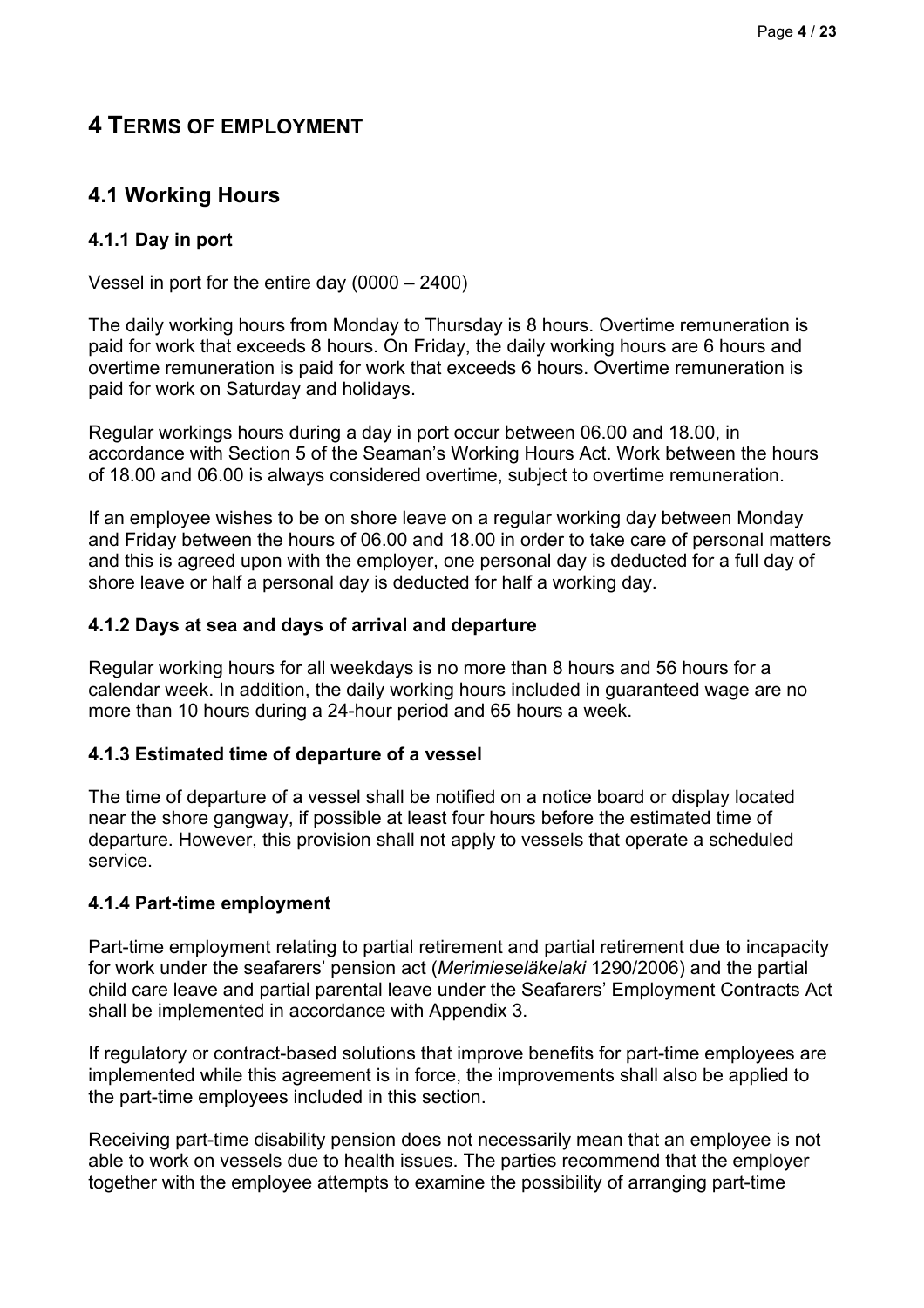employment for the duration of the part-time disability. Part-time employment Appendix (Appendix 9)

#### **4.1.5 Division of the regular working hours of catering staff**

Unless otherwise specified in this agreement, daily working hours for an employee that is part of catering staff cannot be divided into more than two parts.

#### **4.1.6 Fire, rescue and other safety drills**

In addition to fulfilling separate regulatory requirements on fire, rescue and other safety drills, an effort shall be made to carry them out with minimum impact on daily work routines and employee rest time and ensuring that they will not result in fatigue.

# **4.2 Overtime**

For work performed outside regular working hours, overtime remuneration is paid in accordance with Appendix 1.

If working hours during a calendar week exceed 65 hours and overtime remuneration has not been paid in accordance with the daily working hours provision, overtime remuneration is paid in accordance with Appendix 1.

Working hours application note (See: Appendix 2)

# **4.3 Working Hours Register**

#### **4.3.1 General**

A register of working hours must be kept in accordance with the Seaman's Working Hours Act on board.

The employer must record the hours worked and compensation paid separately for each employee. If the employer has neglected to keep a register of working hours, the hours worked and the remuneration to which the employee is entitled will be calculated based on the employee's records.

#### **4.3.2 Rest periods**

Employees shall be allowed rest periods in accordance with the Seamen's Working Hours Act. In addition, employees must be allowed a 20-minute meal break every 6 hours when work is carried out without regular meal and lunch breaks. The meal break shall be included in the working hours.

## **4.4 Rotation**

#### **4.4.1 General**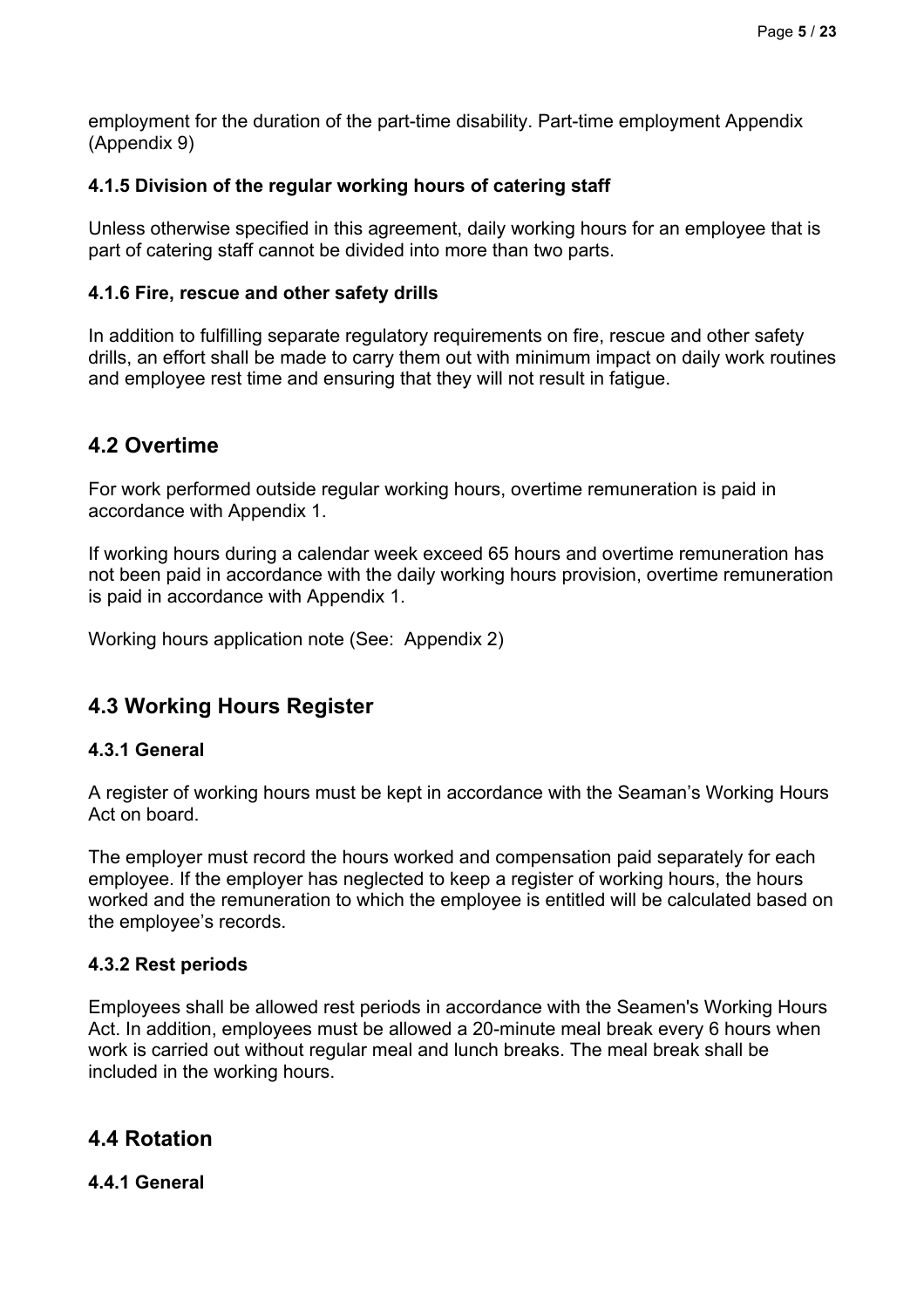A register shall be kept of the rotation system. The agreed rotation system shall also be displayed in a suitable location where it can be seen by those whom it concerns.

The 1:1 (one period of work, one period of time off) or 2:1 (two periods of work, one period off) rotation system on board the vessel is adhered to by department or occupational group. However, in June – August the 1:1 rotation system will be applied. Each department and occupational group on the vessel will determine which rotation system is to be applied.

If the employer and the crew are unable to reach a consensus on the rotation system, the matter shall be resolved in negotiations between the parties to the Collective Agreement, in accordance with the negotiation procedure laid down in Section 5.

The duration of a working period shall not exceed 8 weeks, with the exception of longdistance traffic, where the duration of a working period shall not to exceed 16 weeks.

In order to implement the rotation system, 0.45 days (2:1 rotation system) or 0.8 days (1:1 rotation system) of leave for each day on board is accrued. Similarly, one (1) rotation leave day is deducted for days on leave from the accrual described above.

When paying out the accrued leave days upon termination of employment or otherwise exceptionally during employment, the guaranteed wage including seniority allowance is divided by 30, in order to determine the amount to be paid for a day off. The same formula is used to calculate compensation for other paid time off, such as sick leave, for example.

In addition, expired days off accrued based on the Annual Holidays Act can be utilised when implementing the rotation system. However, the provisions in the Seamen's Annual Holidays Act must be adhered to while so doing. One continuous period of paid holidays of no less than 30 days in duration must be included in the rotation system between June and August.

If work is done on a day of change of rotation, leave is accrued in accordance with the formulae in Appendix 2.

#### **4.4.2 1:1 Rotation of Shipmasters and Chief Engineers**

The 1:1 rotation system is adhered to on board the vessel with one day on board accruing one day off. However, this is to include the annual holidays accrued in accordance with the Seamen's Annual Holidays Act in the rotation system. Contrary to what is decreed in the Seamen's Annual Holidays Act, under this Collective Agreement, shipmasters and chief engineers shall be paid increased annual holiday pay (18%), increased holiday bonus (50%) and fringe benefit for three (3) days a month.

Change of rotation days are split between the parties. Potential days off accrued in the 1:1 rotation system are compensated for annually as pay.

#### **4.4.3 Off-duty periods beginning and ending while in port abroad**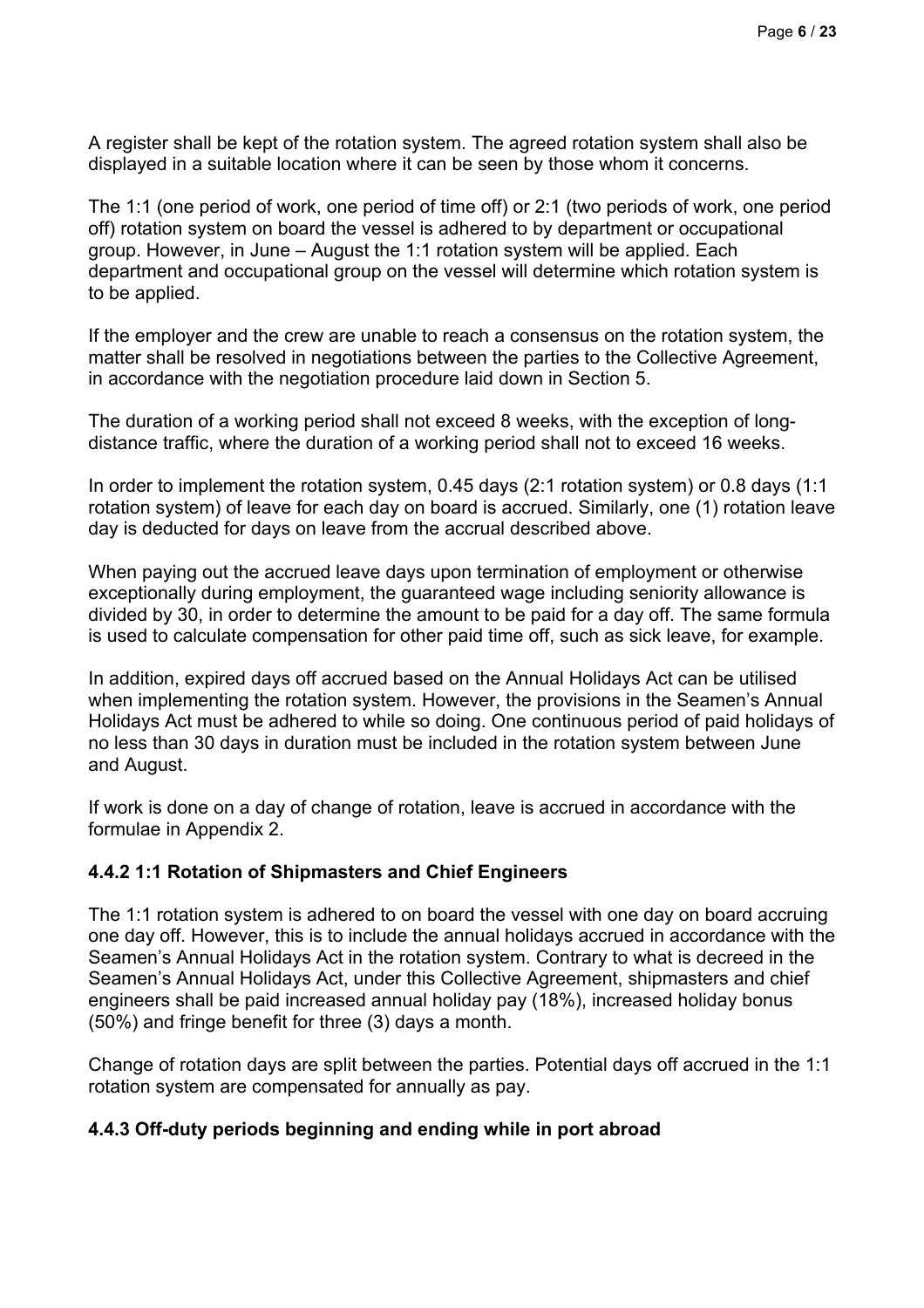If the off-duty period of a Finnish employee begins or ends while in a port abroad, regulations in Section 7 of the Seamen's Annual Holiday Act (433/84) shall apply.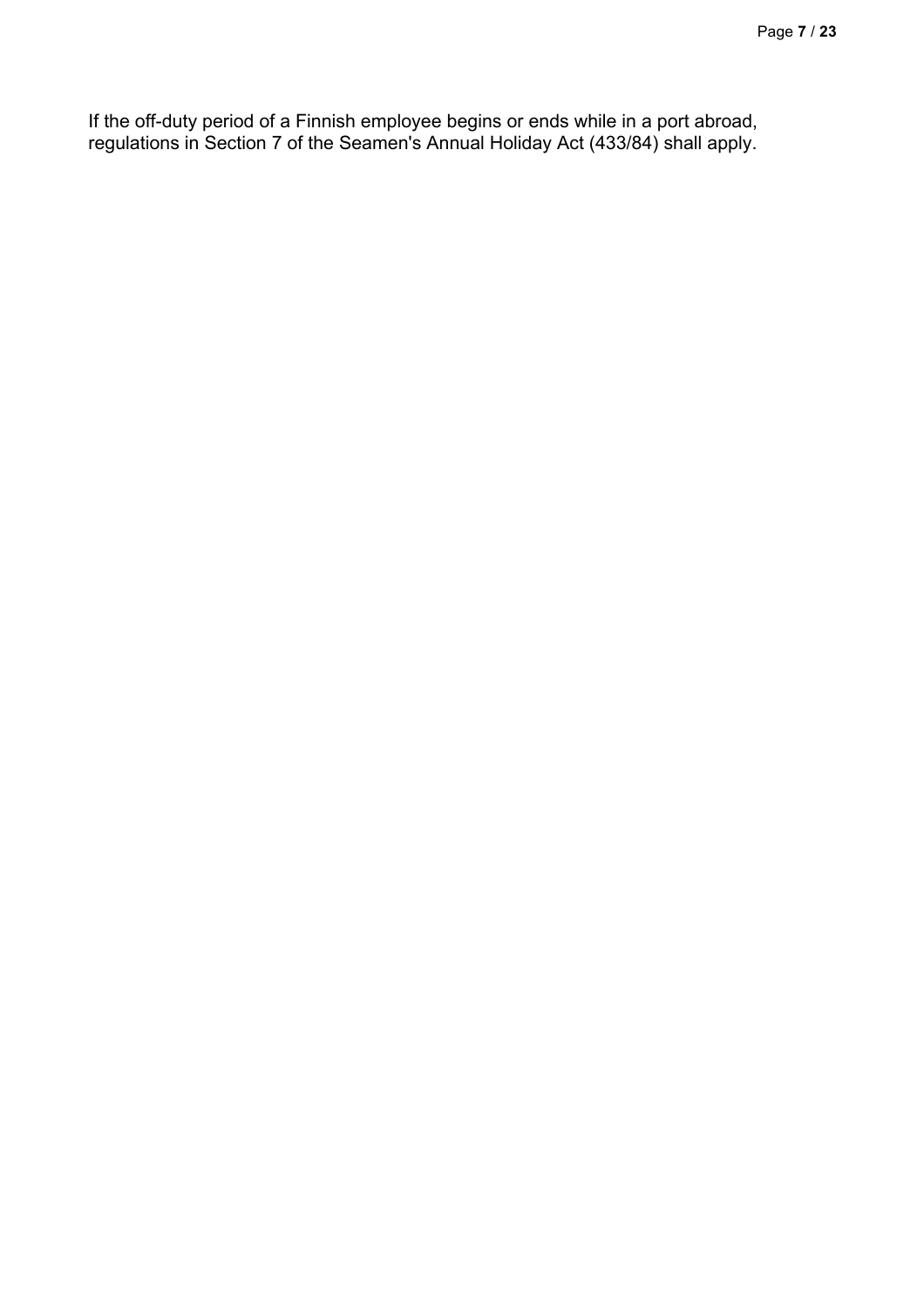# **4.5 Annual holiday**

Annual holiday is accrued in accordance with the Seamen's Annual Holidays Act (433/84). After employment exceeding five years with the same shipowner, the duration of annual holiday is 16 business days for a full holiday credit period.

Holiday pay shall be calculated based on multiplying the average daily wages of the employee by the number of leave days. The average daily wages are calculated by dividing the employee's guaranteed wage, including seniority allowances, with 30 and multiplying the result by 1.18.

Holiday pay comprises the guaranteed wage and potential seniority allowances. In addition, holiday pay includes so-called fixed allowances in proportion of the amounts paid during the holiday credit period.

Fringe benefits accrued over the holiday period are also compensated for in accordance with Appendix 1. Fringe benefits are also paid for Sundays, religious holidays, Independence Day, Mid-Summer Eve, May Day on May 1, Christmas Eve, and Holy Saturday. Compensation for fringe benefits is not, however, paid for days off accrued based on the rotation system.

For employment relationships of less than 14 days in duration, the meal and accommodation compensation is paid in accordance with the Seamen's Annual Holidays Act as follows:

| Employment relation of 1-3 days       | $0.5 x$ meal and<br>accommodation                               |
|---------------------------------------|-----------------------------------------------------------------|
| employment relation of $4 - 6$ days   | compensation<br>1 x meal and<br>accommodation                   |
| Employment relation of $7 - 9$ days   | compensation<br>1.5 x meal and<br>accommodation<br>compensation |
| Employment relation of $10 - 13$ days | 2 x meal and<br>accommodation<br>compensation                   |

An employee entitled to annual holiday under the Seamen's Annual Holidays Act receives 50% of his or her holiday pay as a holiday bonus (when calculating the holiday bonus , fringe benefits are included).

Holiday bonus is paid on the same pay day as holiday pay. If annual holiday is divided, the corresponding amount of holiday bonus is paid at the start of each holiday period following the above provisions.

## **4.6 Wages**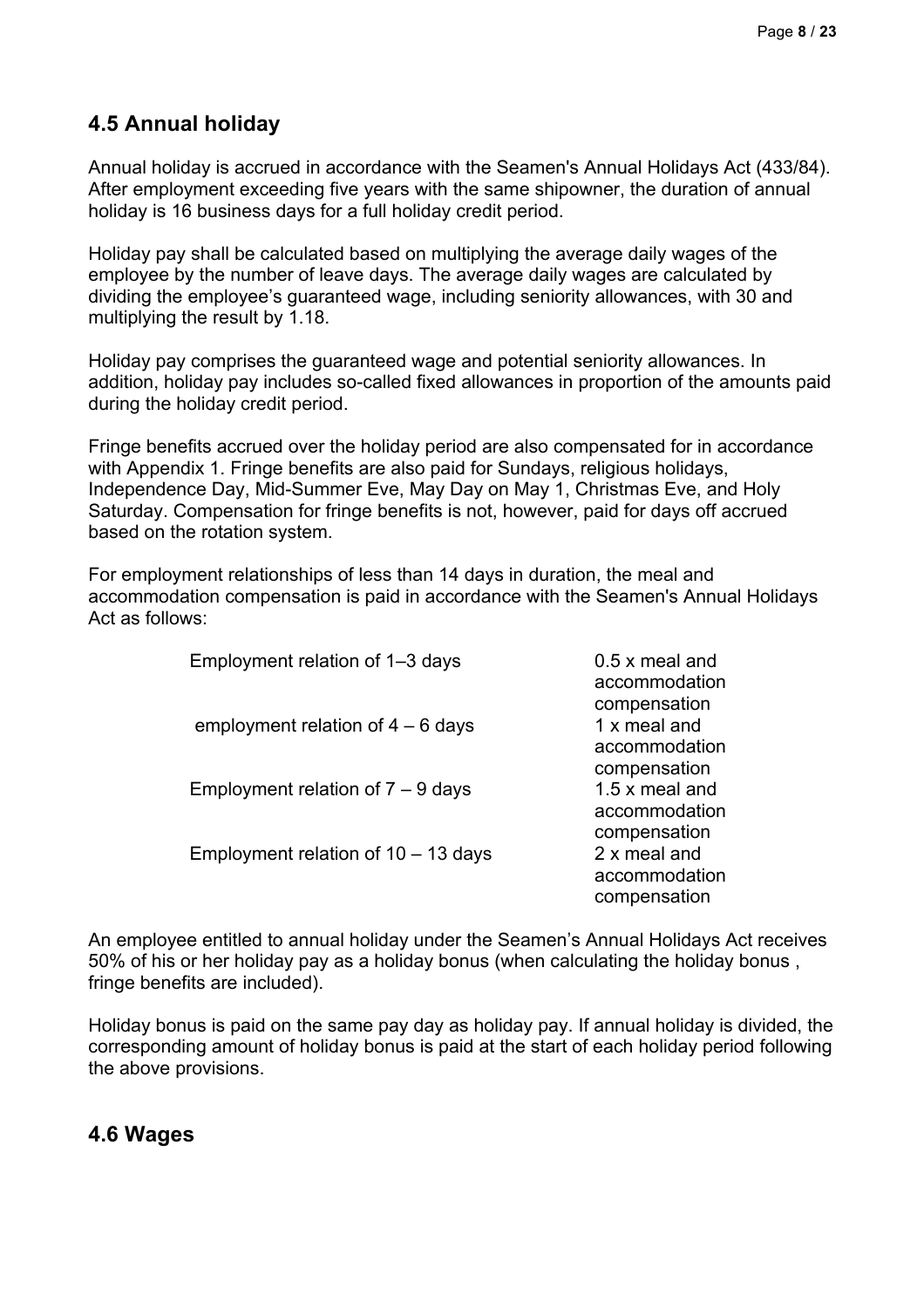Upon paying wages or making corrections to them, the employer shall provide the employee with an itemisation that states the amount paid and how it was calculated.

### **4.6.1 Guaranteed wages**

Guaranteed wage tables for the 1:1 and 2:1 rotation systems are included in Appendix 1.

### **4.6.2 Seniority and experience allowances**

Seniority or experience allowance, which is 4% of guaranteed wages, is accrued after 3, 7, 10 and 13 years of service and, from 1 January 2002, 16 years of seamanship service (refers to the total duration of employment). On vessels registered in EU or EEA countries, or on a vessel of a foreign company that is part of the shipowner. For crew members, the seniority allowance includes all the years served as a crew member. For officers, all years served as an officer are included in the seniority allowance calculation (time served as a crew member for the same shipowner is considered officer service). Time served in coastal traffic or more extensive operation entitles the employee to seniority or experience allowances.

Regarding crew members, the parties agree upon replacing the term seniority allowance by experience allowance.

When defining the duration of the service time under this agreement, shipowners with shared management, and shipowners where one company owns no less than 51% of the other, are defined as a single shipowner.

Time during the employment relationship when the employee has been unable to perform work duties is also to be deemed time served for the purpose of seniority or experience allowances when this was caused by

- 1. annual holidays of other employees at the workplace;
- 2. military reserve exercises or extraordinary military service, if the employee has returned to work as soon as such hindrance ended;
- 3. an interruption referred to in Section 3, Subsection 2, Paragraph 3 of the Seamen's Annual Holiday Act;
- 4. a medical examination as referred to in the Occupational Health Care Act (1383/2001) or the act on seamen's medical examinations (*Laki laivaväen lääkärintarkastuksista* 1171/2010), or ordered by the employer, or as a result of any sickness or accident;
- 5. maternity, special maternity leave, paternity leave, or parental leave referred to in the Seafarers' Employment Contracts Act;
- 6. a municipal or other public elective function, or appearance as a witness in a court of law testimonial which the employee was not entitled to refuse according to the law, or refusal of which would only have been permitted for a special cause stated in the law;
- 7. an order issued by the authorities to prevent the spreading of a disease;
- 8. travel required by the work if these travel days are not otherwise counted as working days for the employee;
- 9. for any other reason if the employer is by law required to pay the employee remuneration for such time despite of his absence;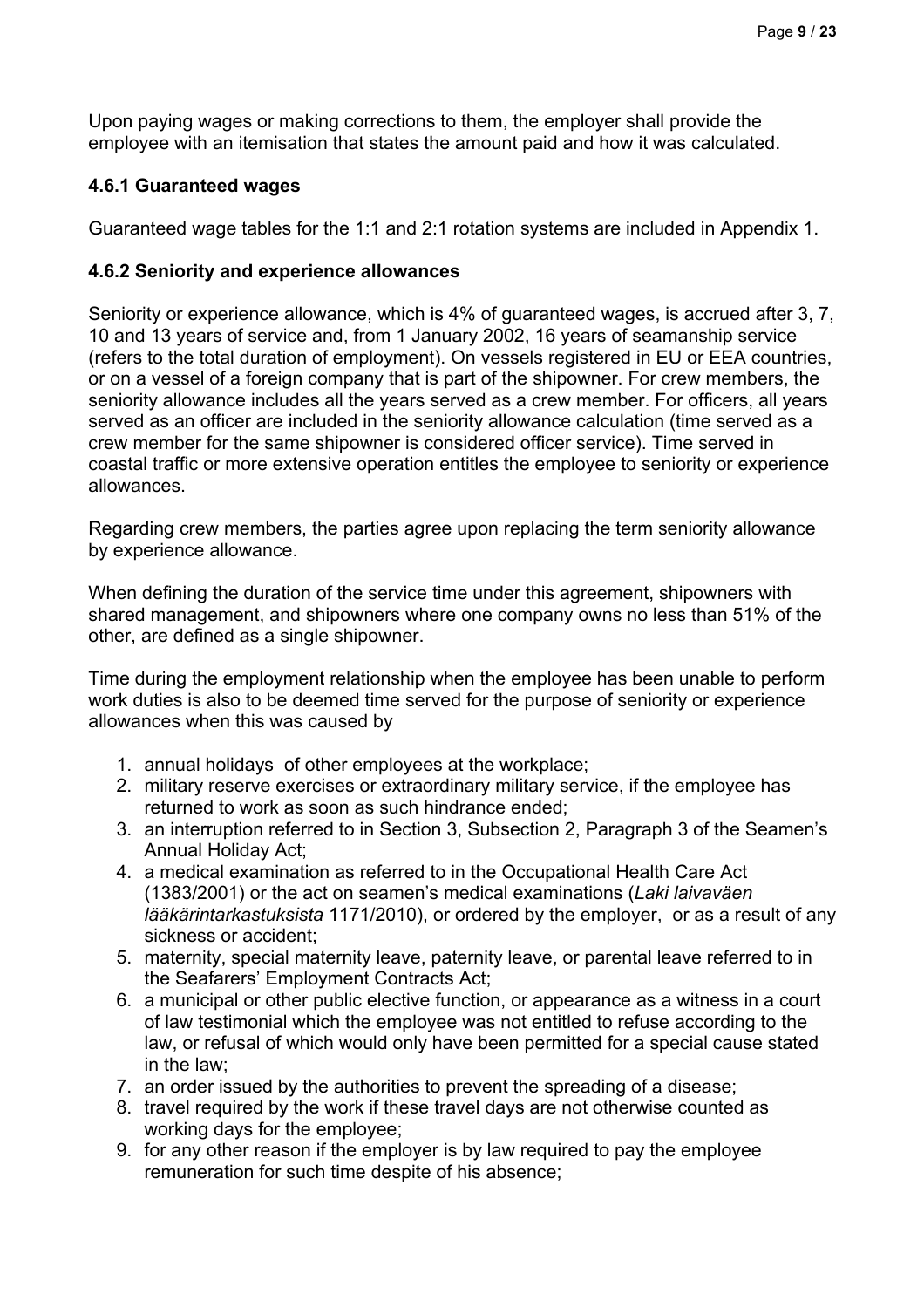10.with the employer's consent, taking part in training required by the work, however so that only 30 days at a time are counted as equivalent to working days.

#### **4.6.3 The shipmaster's wages**

The wages of the shipmaster is an all-inclusive payment that includes the 4-hour officer watch and other necessary working time.

If the Finnish Shipofficers' Association finds evidence of wages well below acceptable standards or some other grievance in the employment contract between the shipowner and the Shipmaster, negotiations between the parties must be initiated.

If the parties agree that the wages are below standard or that the grievance is founded, the employers' association will take action to rectify the problem with the relevant shipowner without delay.

If the Shipmaster pilots the vessel in waters where a maritime or inland water pilot is generally used, compensation will be paid as agreed by the shipowner and shipmaster.

**4.6.4 Chief engineer's wages** (E0 or similar and vessels with manned engine rooms)

All work exceeding 10 hours within a 24-hour period is subject to overtime remuneration.

#### **4.6.5 Unmanned engine room**

Some vessels are operated with unmanned engine rooms. When the vessel's engine room is operated unmanned, the engineering officers have an on-call duty of 8 hours, which corresponds with an 8-hour working day on Saturdays and holidays. No compensation is paid for being on call.

#### **4.6.6 Chief engineers' classification and inspection allowance**

- a. Chief engineers having been granted by a classification society a right to issue specified classifications on machinery are paid compensation for the classifications performed by them in accordance with Appendix 1 per machine/device and the machine log.
- b. Chief engineers having been granted by the Finnish Transport Safety Agency (Trafi) a right to perform handheld fire extinguisher inspections are paid compensation for the inspections they complete, in accordance with Appendix 1, per extinguisher and the machine log.

#### **4.6.7 Non-commissioned officers**

A person who is qualified as a non-commissioned officer and who is performing NCO duties is paid an increase of 10% of his guaranteed wages, or the minimum stated in Appendix 1.

If the shipmaster has to participate in the watch of a non-commissioned officer, in addition to his or her watch specified in this agreement, while a non-commissioned officer is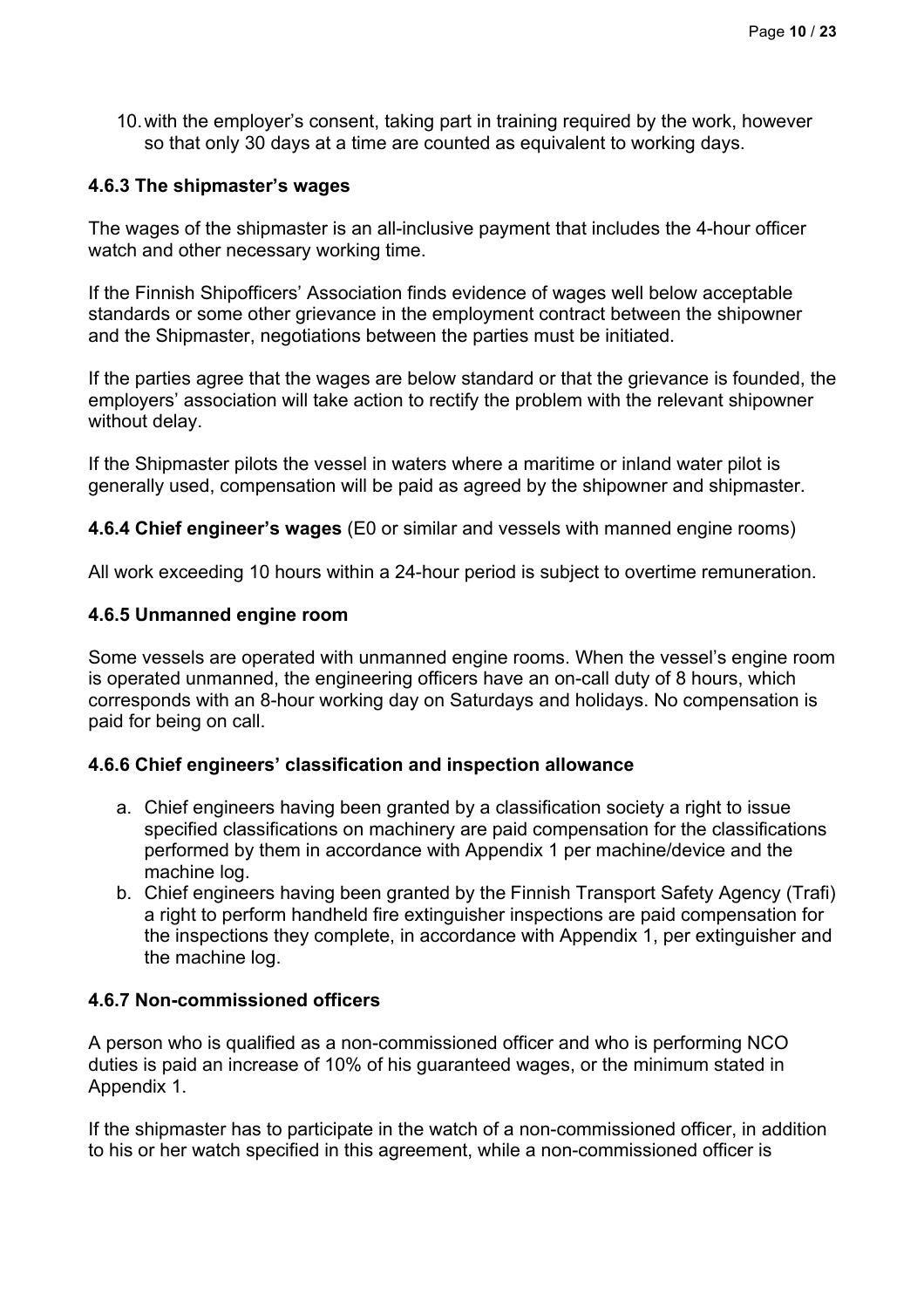performing other duties, the shipmaster is paid compensation for this according to Appendix 1 for each hour or part thereof.

Compensation is paid for being on call on vessels that have non-commissioned officers and the chief engineer handles over one half of the on-call hours in a calendar week. In this instance, 30% of the overtime compensation is paid for the second half of the week for being on call.

#### **4.6.8 Stop turn**

When one of the officers is ordered to remain on board the vessel for loading/unloading in port, compensation is paid per stop turn on working days and Sundays in accordance with Appendix 1.

The time between Saturday afternoon and Monday morning includes two stop turns, and two consecutive holidays include four stop turns.

When the vessel is in port for a so-called long weekend, the time between Friday night and Monday morning includes four stop turns, two of which are considered working day turns and two holiday stop turns. On vessels in operation, one officer must be available if necessary.

If the person on stop turn is working overtime throughout the stop turn shift, no stop turn compensation is paid. Stop turn compensation is also not paid if the person on stop turn is ordered to remain on board due to the provisions in Section 10 of the Seamen's Working Hours Act.

If the vessel arrives at port two hours prior to the start of regular working hours or leaves port later than two hours after regular working hours, the employer shall also pay stop turn compensation for the exceeding time.

#### **4.6.9 Cargo handling compensation**

Cargo handling is work not considered traditional work associated with making a ship seaworthy. Cargo handling also includes transferring, supporting, securing or detaching cargo in the cargo bays while the vessel is in port.

If the ship's crew exceptionally participates in actual cargo handling or connecting refrigerated containers on board the ship, additional compensation amounting to 1/164 of guaranteed wages is paid for each hour.

When the crew of a ro-ro ship exceptionally participates in actual cargo handling, securing and/or detaching or connecting refrigerated containers on board the ship, additional compensation amounting to 1/164 of guaranteed wages is paid for each hour.

All hours associated with cargo handling must be logged separately in the working hours register.

The crews on vessels belonging to Finnish Shipowners' Association members can, in special circumstances, engage in the aforementioned cargo handling work that is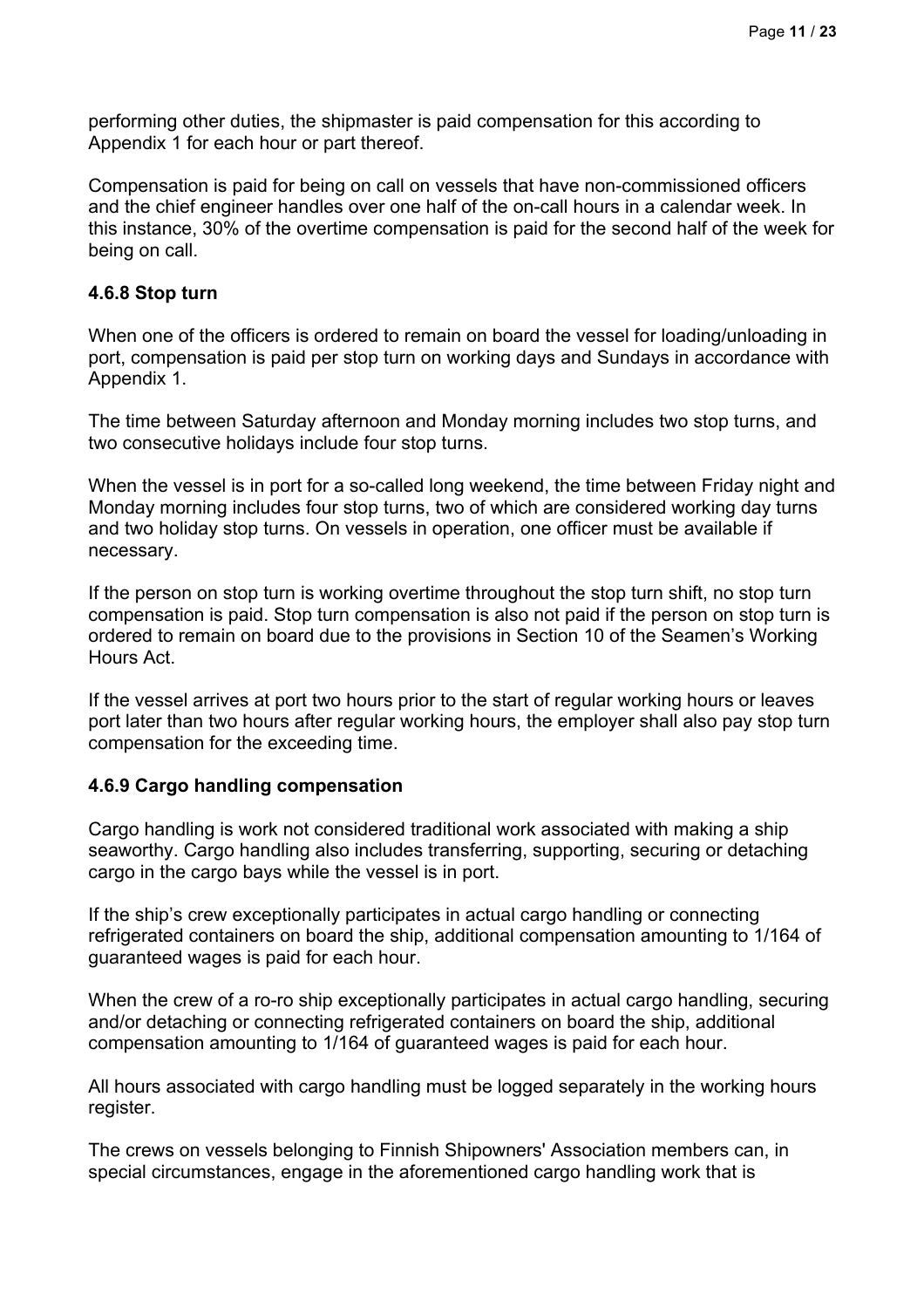traditionally done by stevedores. A precondition for this is that with the employees' consent, the principles have been agreed upon in advance with the unions that represent them.

#### **4.6.10 Ocean allowance and tanker and special vessel allowance**

When a vessel is engaged in ocean traffic, the guaranteed wages are increased by 3%. Ocean traffic refers to operation outside of the following areas: 11° W longitude, 30° N latitude and 45° E longitude.

When a vessel operates exclusively between ports in North and/or South America and within the area limited to 30° W longitude, 60° S latitude and 170° W longitude, the guaranteed wages are increased by 7%, instead of the 3% referred to in Section 1.

The shipmaster of a vessel operating between ports in the ocean area referred to in Section 1 is paid a 20% increase on guaranteed wages for the time spent on board.

A chief engineer on board a vessel operating between ports in the ocean area referred to in Section 1 is paid a 10% increase on guaranteed wages for the time spent on board.

The aforementioned allowances are calculated using the 0 table for guaranteed wages and are added to monthly earnings. The allowance is paid when an employee travels to the vessel from Finland and returns from the vessel to Finland; from the beginning of the day on which he/she departs till the end of the day on which he/she returns.

The aforementioned allowance is paid for all vessels that are regularly in liner traffic to overseas ports for the entire work period. However, the allowance is paid for a maximum of 20 days for a time period in which the vessel is not in operation due to repairs or other reasons.

For other vessels operating to overseas ports, the allowance is paid from the day on which the vessel leaves the last loading or unloading port in the European traffic area and heads to a port in the ocean area, and until the day the vessel arrives at the first loading or unloading port in the European traffic area and no more than 20 days after this.

If, however, a vessel described above makes two or more continuous trips in overseas traffic, the allowance is paid as above also for the time in port after returning from the first trip. In this regard, repair and unrigging ports are comparable to loading and unloading ports.

The increased allowance is paid from the day on which the vessel is within the abovementioned traffic area and begins to load for a port outside that area till the day on which the vessel departs the last port within this area.

An allowance amounting to 10% of the guaranteed wages is paid to employees working on a tanker or a specialty vessel transporting fuel oil, lubricating oil or crude oil and/or similar cargo, compressed, liquid or liquefied gases, flammable liquids, substances that may selfignite and create flammable gases when in contact with water, organic peroxides, acidic substances, toxic substances, pollutants or other substances.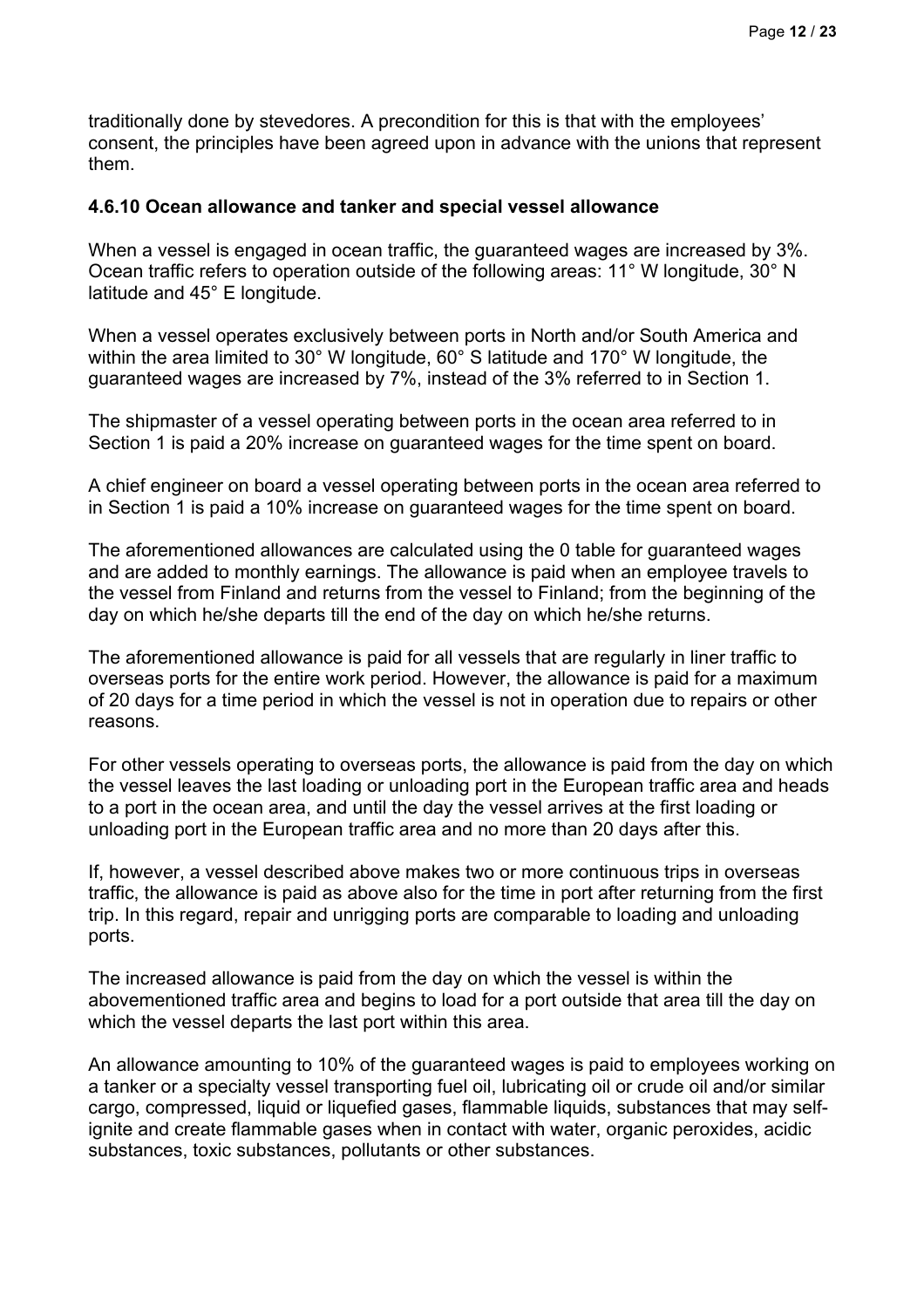When in port, the allowance is paid for no more than 20 days after arriving in port. However, the allowance is always paid for when the vessel is fully or partially loaded and has to remain in port and/or roadstead.

#### **4.6.11 Catering allowance**

If guests or visitors are temporarily transported on a small-tonnage vessel, the shipowner will pay the cook steward compensation in accordance with Appendix 1 per day, if the transport of passengers or visitors has caused additional work. The catering allowance is not paid for family members of the crew.

#### **4.6.12 Temporary meal guests**

When meals are served on a temporary basis and with the consent of the shipowner/shipmaster, the cook steward is paid compensation in accordance with Appendix 1 per person and day, regardless of the number of meals served. This allowance is not paid for pilots, customs officers, security guards or family members of the crew.

#### **4.6.13 Temporary positions (change of work assignment)**

When an employee has temporarily been in a position higher than his/her regular work assignment, the employee is to be compensated in leave days in accordance with the rotation system based on the wages for the position in which the leave was earned.

#### **4.6.14 Wages of missing crewman**

If the number of employees is reduced during the voyage, an amount equal to the savings in wages is to be distributed among the remaining crew for the time the vessel is at sea. The increase in the workload of individual crew members is to be considered in the distribution, however only if no overtime remuneration was paid for the work in accordance to the relevant provisions.

This provision is also to be followed when the vessel was undermanned at the beginning of the voyage.

#### **4.6.15 Fringe benefits**

In the instances were sufficient room and board cannot be arranged for the crew on board the vessel, similar benefits must be arranged on land, or reasonable compensation equal to the value of these benefits is to be paid. The amount of compensation is to meet or exceed the standards of the general travel expense reimbursement policies of the Finnish Government.

#### **4.6.16 War risk zone allowance**

If the vessel operates in a war risk zone or an area designated as presenting such a risk, the provisions of the War Risk Zone Agreement are to be followed. (Appendix 13)

#### **4.6.17 Trainee instruction allowance**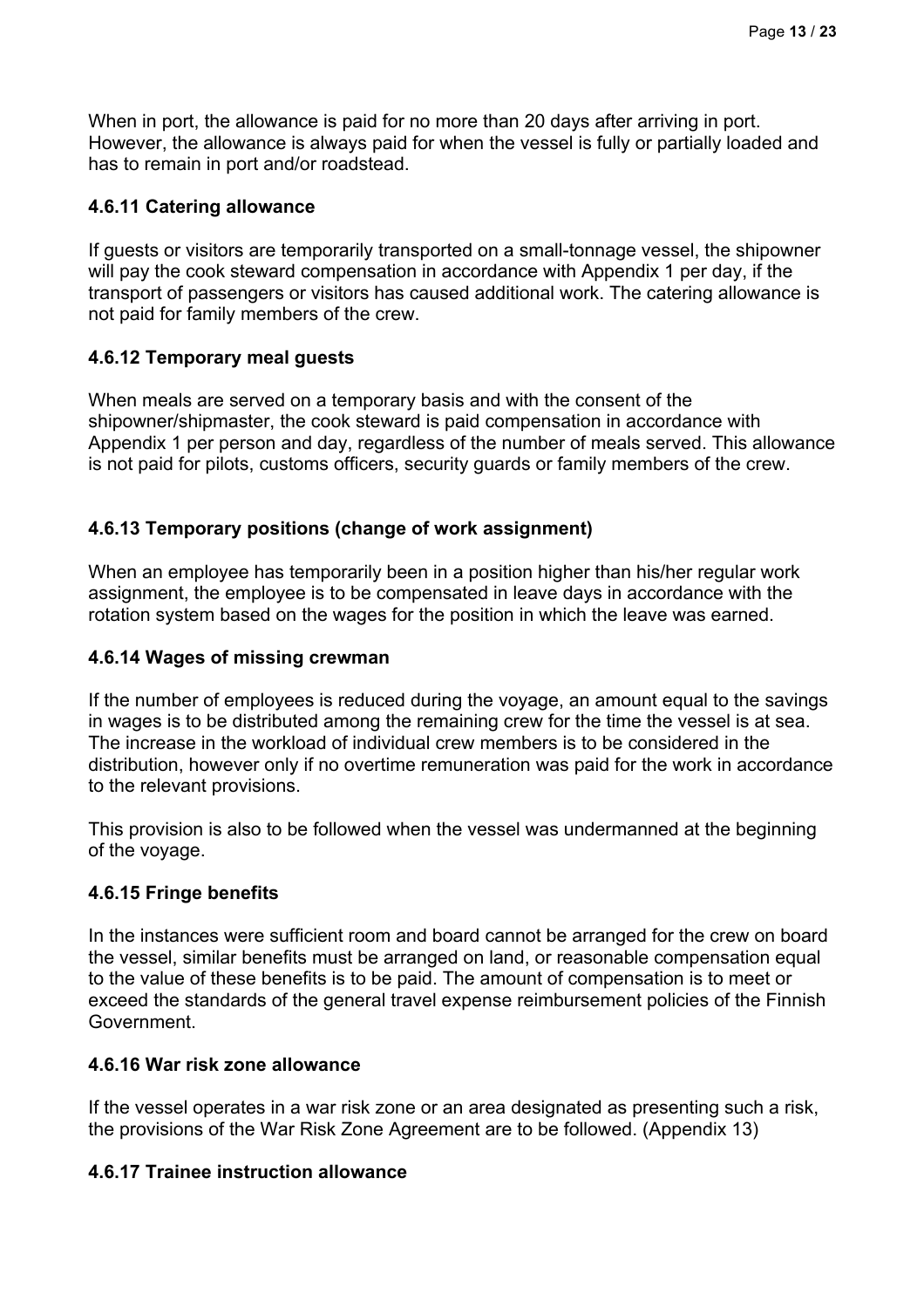If a trainee is working on the vessel, a crew member must be assigned to provide instructions to the trainee. In addition to regular wages, the crew member is to be compensated in accordance with the wages appendix for each 24-hour period instructions were provided.

#### **4.6.18 Wages at end of employment**

When an employment relationship ends, the last wage payable shall be at the employee's disposal or withdrawable without delay but at the latest on the sixth (6) working day after the end of the employment. In exceptional cases, when the wage is not clear, for example, because all the information needed for calculating the amount of the wage component are not available at the end of employment, the last wages shall be at the employee's disposal or withdrawable at the latest on the tenth (10) working day after the end of the employment.

#### **4.6.19 Definition of full wages**

Full wages, as indicated in the Seafarer's Employment Contracts Act or other similar acts refer to the guaranteed wages stated in this Collective Agreement and other allowances and reimbursements.

#### **4.6.20 Training and degree allowances of officers**

#### *Training allowance*

A separate training allowance is paid to sea captain and engineering students who attend classes or have a degree from a polytechnic and have obtained a deck watchkeeping officer or a watchkeeping engineer qualification. The amount of the allowance is stated in the wage table.

This allowance does not expire if the deck watchkeeping officer or watchkeeping engineer obtains a higher qualification.

The allowance is paid both for the time spent working and the time on leave.

#### *Degree allowance*

Navigation officers (I) and marine engineers (I) who have completed sea captain or engineering degrees at a polytechnic are paid a separate degree allowance monthly. The amount of the allowance is stated in the wage table.

The allowance is not paid to the shipmaster, the chief engineer or the chief navigation officer.

The allowance is paid both for the time spent working and the time on leave.

#### **4.6.21 ISPS allowance**

Deck or engineering officers discharging security officer (SSO) duties are paid a separate allowance in accordance with the wage table.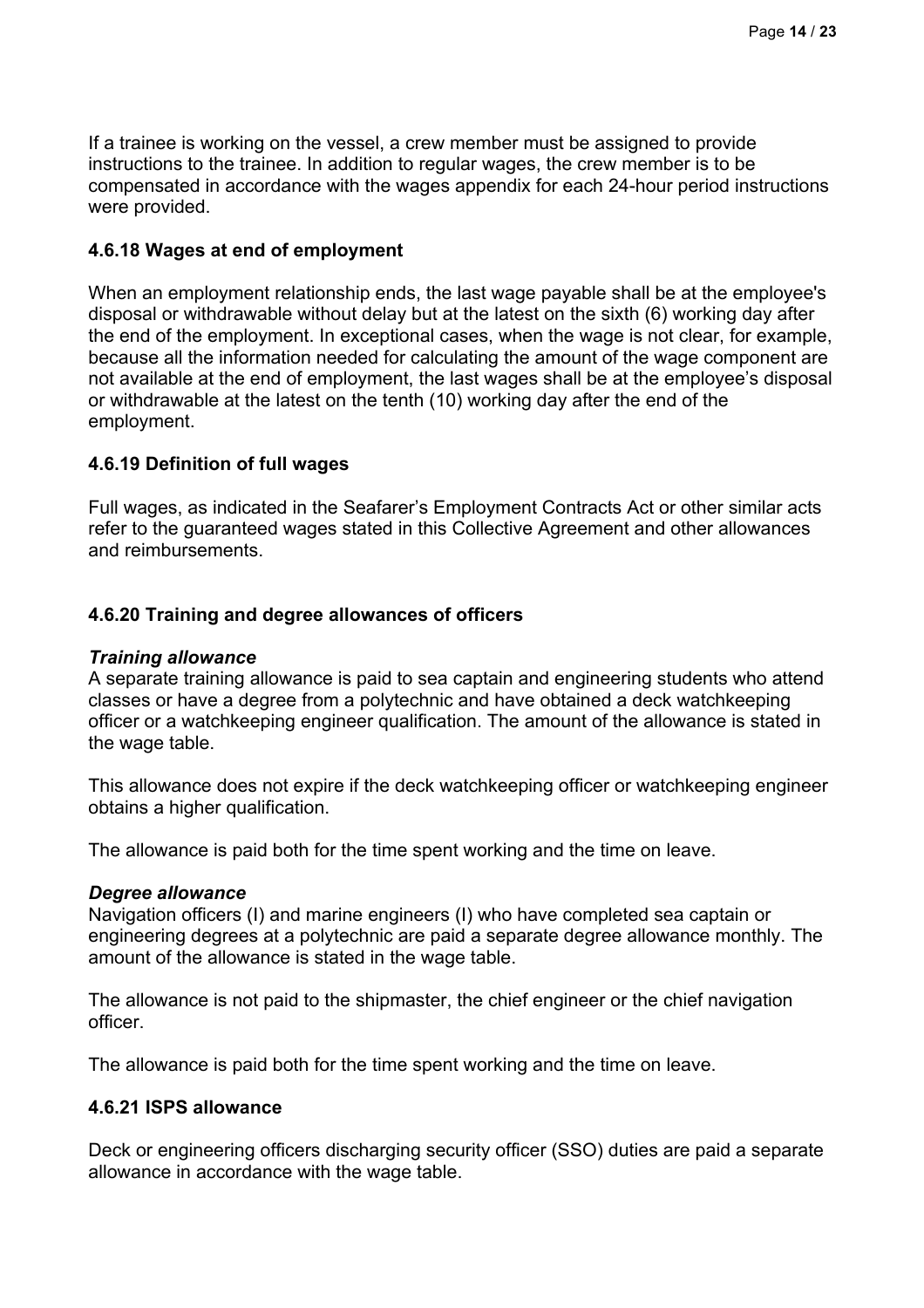# **4.7 Absences**

### **6.1 50th and 60th birthdays**

An employee whose employment has lasted an uninterrupted minimum of three years, shall be entitled to one extra day of paid leave for his or her  $50<sup>th</sup>$  and  $60<sup>th</sup>$  birthday. The same benefit may be granted to an employee who has served on board a vessel in the Finnish merchant fleet for at least ten years, provided that his/her employment has continued for an uninterrupted period of six months immediately prior to the birthday.

#### **4.7.2 Sudden illness, funeral and employee's own wedding**

In case of a sudden illness of a family member, an employee is entitled to a short temporary paid leave of a maximum of three days.

A similar leave of a maximum of two days shall also be granted to an employee for attending the funeral of a close relative and for his/her own wedding.

In the situations referred to in this section, leave shall be granted on condition that it is feasible in each case considering the nature of the tasks of the employee in question.

The term close relative means an employee's spouse or cohabiting partner, registered partner, children, spouse's or cohabiting partner's children, registered partner's children, and parents as well as the parents of an employee's spouse, cohabiting partner or registered partner, and an employee's siblings.

Cohabiting partner refers to partners who live in a shared household in a relationship resembling marriage.

#### **4.7.3 Care of a child with a severe illness**

An employee whose child has a severe illness as defined in government decision (130/85) (on the allowance for the care and rehabilitation of a child with a severe illness) has the right to be absent from work to participate in the care, rehabilitation, or care guidance of a child, as defined in the said government decision, after having agreed on the absence in advance with the employer.

#### **4.7.4 Treatment referrals**

If treatment requiring a treatment referral has been agreed upon with the employer, the employer will pay sick leave compensation for the duration of voluntary institutional care, in accordance with the Collective Agreement. (Appendix 7.2)

#### **4.7.5 Maternity and paternity leave**

An employee entitled to maternity allowance has the right to receive wages for 78 weekdays starting from the beginning of the maternity allowance period (maternity leave).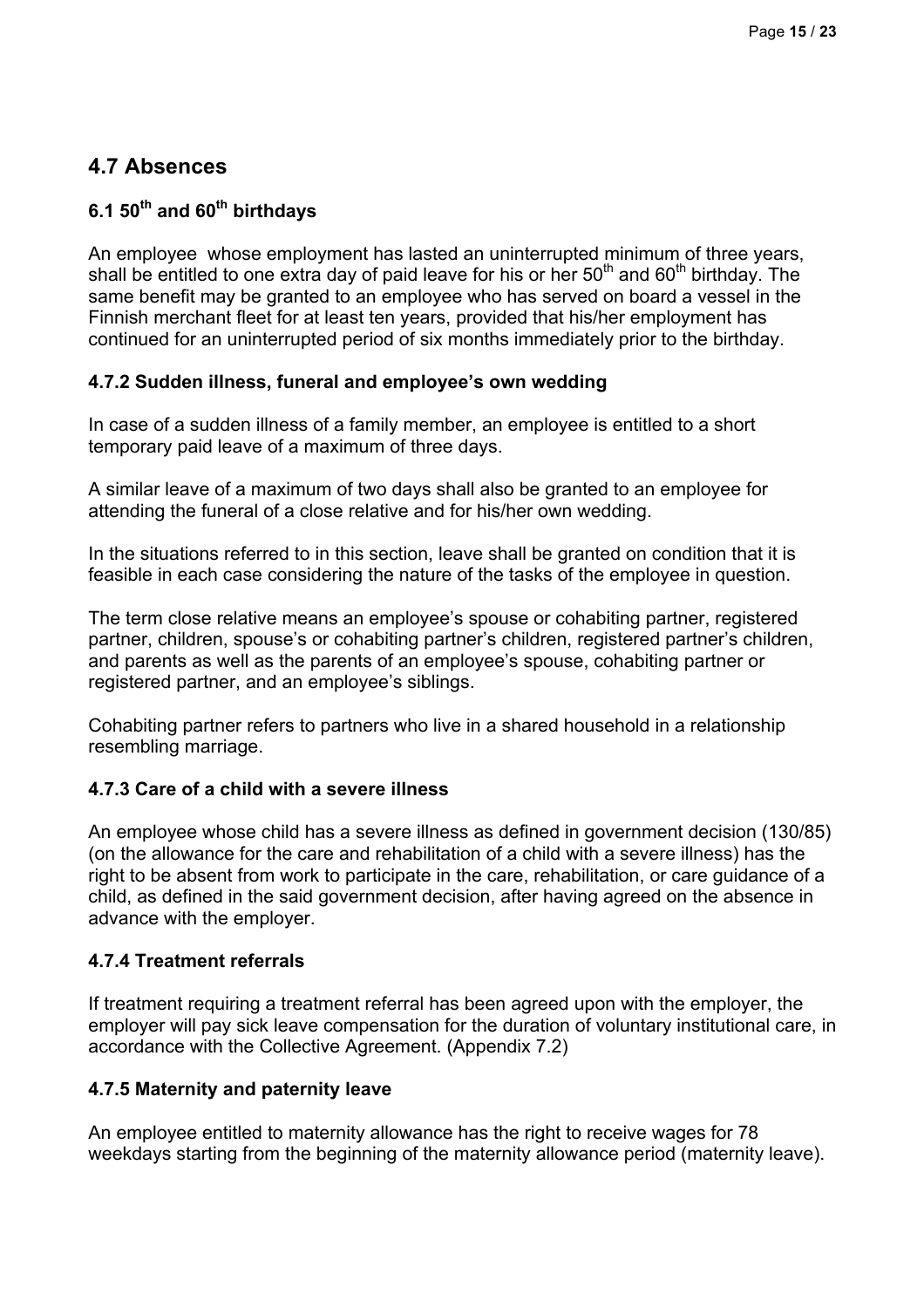An employee on paternity leave shall be paid the difference between his wages and the paternity allowance under the Health Insurance Act for 12 days.

### **4.8 Travel**

#### **4.8.1 General**

At the beginning of employment, the employer shall reimburse travel expenses in Finland for the journey from the place of residence to the vessel.

A substitute employee's travel expenses in Finland and abroad shall be reimbursed by the employer at the beginning and end of employment, based on the home–vessel–home principle. The homeward journey shall be made without undue delay.

#### **4.8.2 Travel expenses and reimbursements for travel time**

If an employee is ordered by the employer to travel the day before arriving at work and the travel was started prior to 21.00, this day is counted as a half day at work, and the day he/she arrives at work is considered a full day.

For travel at the shipowners expense, the employee is entitled to travel in 1st class (officers and Cook Steward) or 2nd class (crew) on trains and ships. Air travel shall take place in the tourist or economy class. If the journey takes place abroad, he or she is entitled to travel in a class that, in the circumstances, corresponds to the above-mentioned class.

Appropriate travel and meal expenses are reimbursed against receipts or in accordance with the general reimbursement policies of the Finnish Government. The aforementioned reimbursement principle can also be applied while docking or to handover inspectors of newbuildings, if meals are not served on board. Appropriate taxi expenses are reimbursed for travel between the bus or train station or airport and port, if no public transport is available or when travel takes place during a time of day when public transport is not available.

An employee who wishes to utilise the benefit of free travel home under the Seafarer's Employment Contracts Act must inform the shipowner of his/her intention of travelling home sufficiently in advance, so that a substitute can be sent to the vessel.

When the employee is travelling home by air at the shipowner's expense, he/she is entitled to take a maximum of 30 kg of luggage for personal use. The shipowner will pay any overweight charges. The charge for weight exceeding 30 kg is paid by the employee.

#### **4.8.3 Holiday travel**

An employee returning to work after an annual holiday, off-duty period or sick leave shall be entitled to reimbursement by the employer for a train, bus, ship or a reduced-price air ticket for the return journey from the place of residence in Finland to the vessel. When a reduced price is not available, the employee shall be reimbursed for an economy class air fare.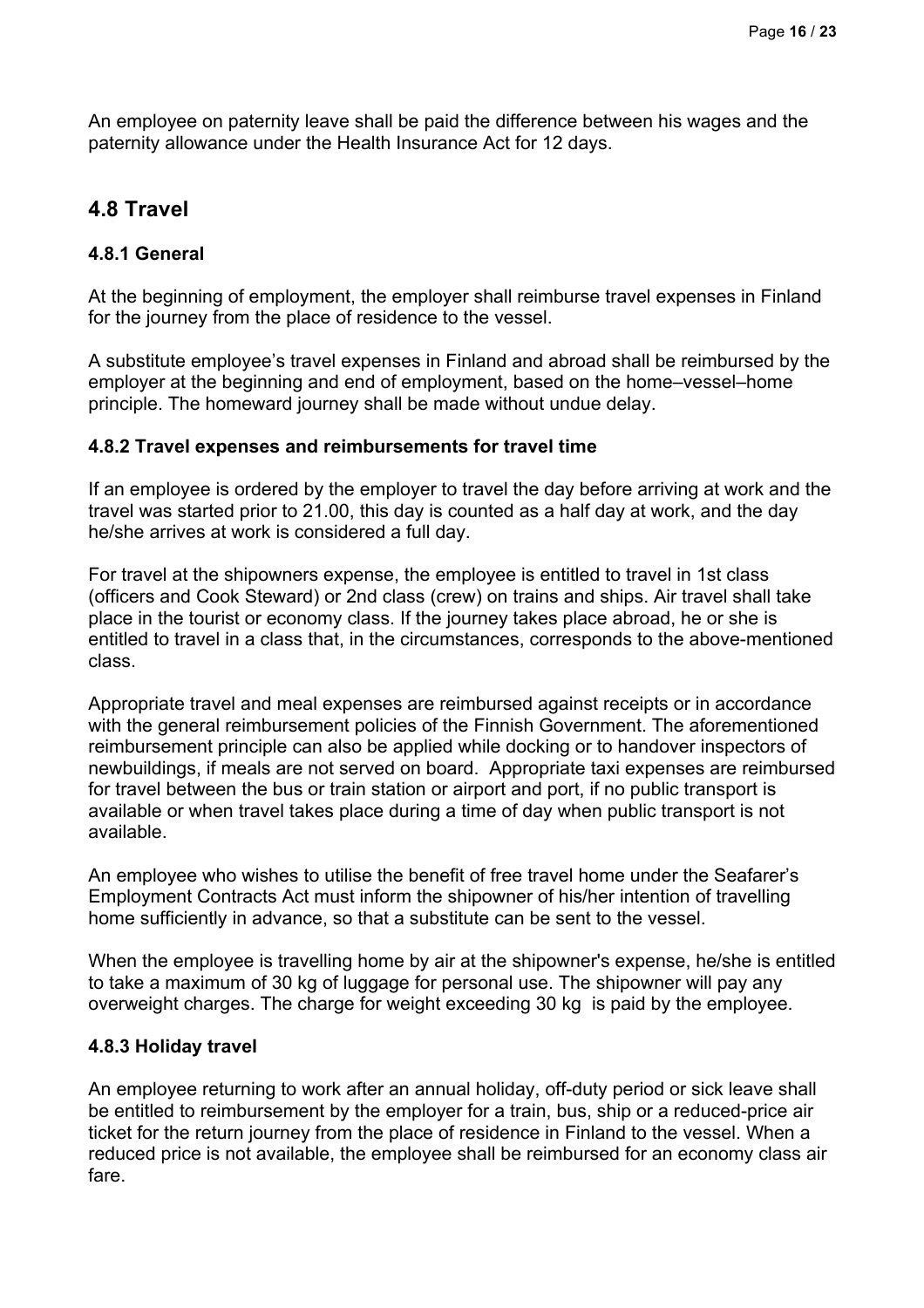Unless otherwise provided in the Seamen's Annual Holidays Act, an employee who has made a written agreement with the shipowner to return to work after his or her annual holiday on a vessel engaged in cross-trade traffic at the shipowner's expense is entitled to a free homeward journey.

Reasonable accommodation and food expenses during the journey are reimbursed based on the invoices.

Unless the employer and an employee have made some other agreement in advance, a cargo vessel employee returning to work after an annual holiday, off-duty period or sick leave shall be reimbursed the taxi fare between the bus terminal, railway station or the airline city terminal (or airport if that is closer) in the place where the employee is returning to work and the port or the employee's home in his or her place of domicile in the following situations:

- There is no public transport connection available.
- The employee has been asked to return to the vessel at a time of day when no public transport is available.

A taxi fare is reimbursed only against a receipt or, in exceptional circumstances, some other reliable account and in accordance with Appendix 1.

If the change in accordance with the rotation system takes place at a time when an employee cannot immediately begin his or her homeward journey, the employer shall reimburse the accommodation expenses.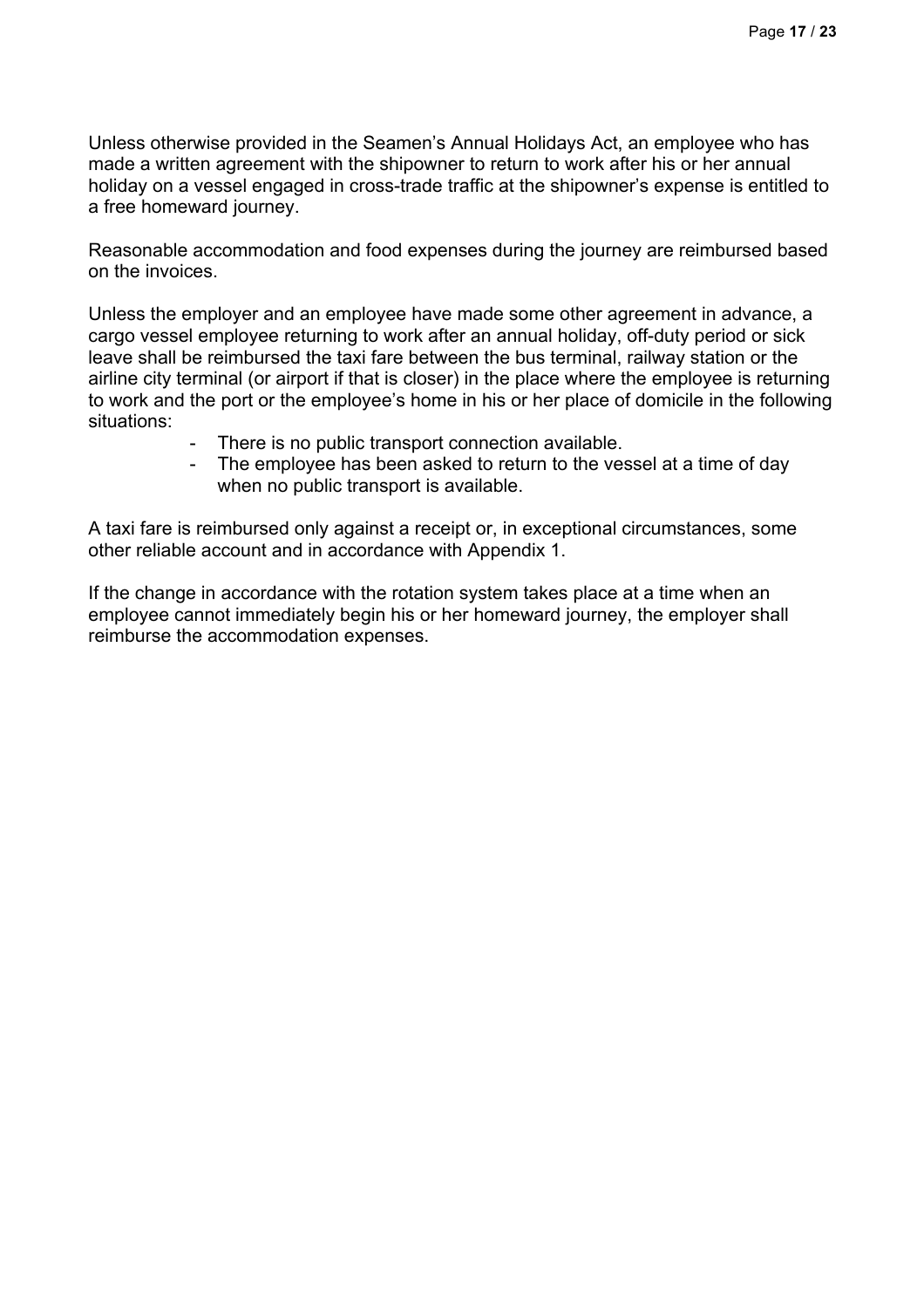#### **4.8.4 Travel to meetings**

The appropriate union will pay any travel expenses of members or deputy members elected to SLPL/SKPL/SMU. (see Union Activities Section)

### **4.9 Clothing**

#### **4.9.1 Protective clothing**

A vessel shall be equipped with a necessary amount of proper protective clothing, gloves and footwear and other personal protective gear for use by employees.

For employees working in the cargo areas of ro-ro vessels, CE labelled uniform protective overalls are provided at the employer's expense. The overalls are to be equipped with a reflective high-visibility colour.

The protective clothing the employer has provided/reserved for the employees' use shall be laundered at the employer's expense or washed during working hours. When spray painting or when cleaning containers that have contained hazardous cargo or performing other similar work, employees shall use protective masks and other protective gear provided by the employer.

#### **4.9.2 Officers' uniforms**

When the employer requires an officer (in this context, the Cook Steward is also considered an officer) to use a specific uniform, the uniform is to be paid for and maintained by the employer (one uniform annually). The uniform refers to a coat, trousers and a shirt. The shipowner provides the necessary insignia of rank or position free of charge.

#### **4.9.3 Work clothes of catering staff**

The catering staff are entitled to have the work clothes provided by the employer laundered at the employer's expense or wash the clothes during working hours. This shall also apply to the kitchen staff's own special work coats, work trousers, aprons and cook's hats.

### **4.10 Cleaning**

The dishes and cutlery shall be washed and the dining area organised and cleaned after each mealtime. An opportunity for the washing and cleaning shall be provided during regular working hours.

Sleeping cabins and dining areas shall be cleaned and washed thoroughly once a week. These tasks are performed during regular working hours.

If the tasks referred to in this section cannot be performed during regular working hours, they shall be carried out as overtime work for statutory overtime remuneration. The said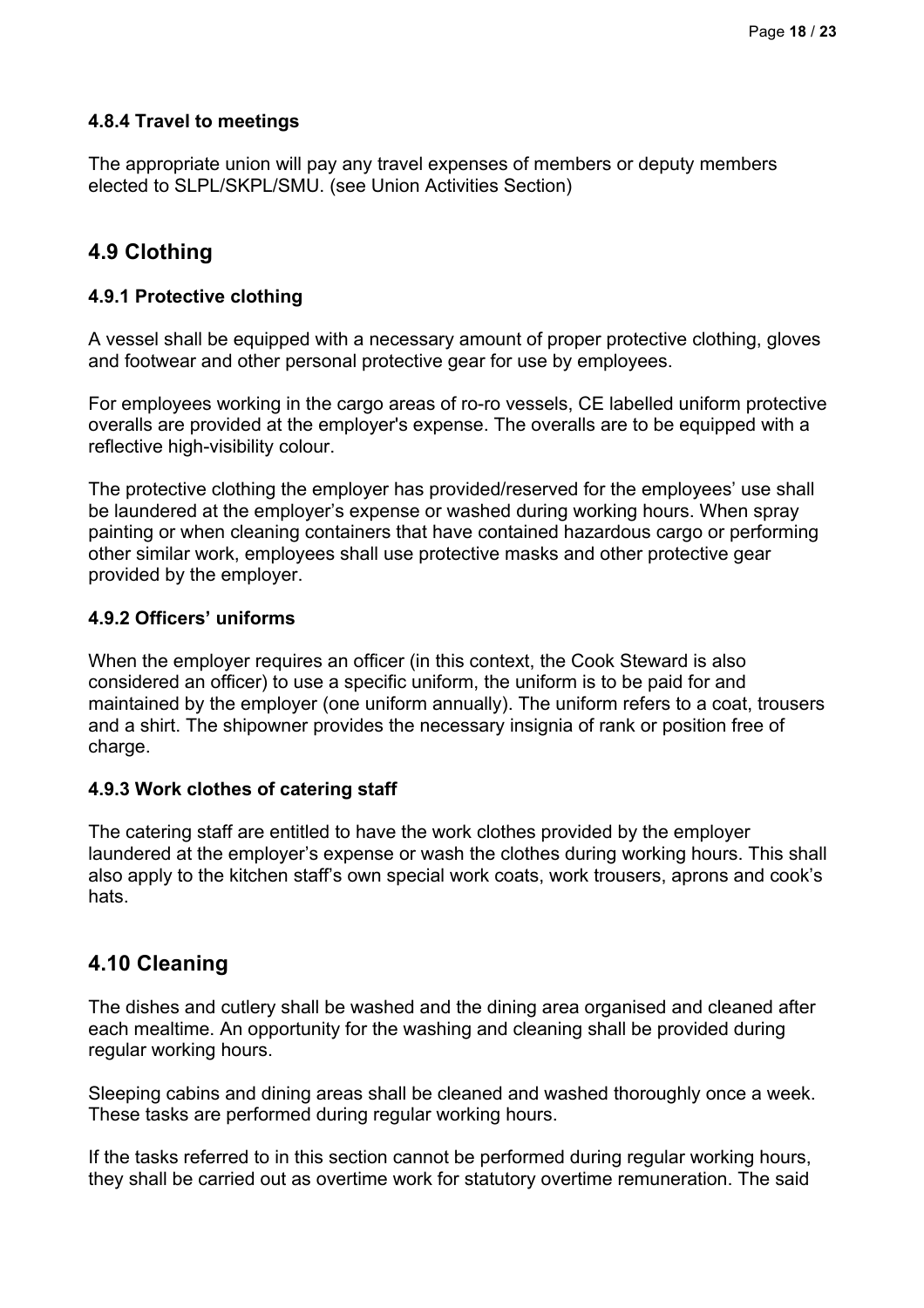tasks are not considered overtime work if they are performed on a Sunday or a public holiday by an employee on watch duty.

It is recommended that employees for their part promote cleanliness and comfort by making their own beds.

### **4.11 Insurance policies**

The employer is required to insure the employees for accidents that take place during the employees' free time and sports activities aboard a vessel under the same statutory conditions that apply to occupational accident insurance. Compensatory free time and holidays under the Seamen's Annual Holiday Act are also considered free time.

The employer is also required to take out additional leisure-time insurance coverage for the crew for the indemnification of injuries deliberately caused by a third party, provided that the injured party, by his or her own act, has not decisively contributed to the incident causing the injury.

If the employer has neglected these obligations, the employer shall nevertheless be responsible for ensuring that an employee or his or her assignee receives the accident indemnity referred to above.

When an employee suffers an accident he or she must immediately notify the accident to the employer or its representative which shall on request provide the employee with a certificate of receiving the notification. After an accident has taken place, the shipmaster or the shipowner shall report the accident to the relevant insurance institution without delay.

If the shipmaster or shipowner fails to report the accident to the insurance institution in time, the shipowner is responsible for ensuring that the employee receives statutory compensation for the accident.

The illness-related benefits the employee is entitled to under<sup>1)</sup> the Seamen's Act shall also be guaranteed in the case of an accident.

In addition to these, the employer is required to take out a group life insurance policy for the employees.

### **4.12 Repatriation of mortal remains**

The repatriation of the mortal remains of an employee who has died abroad shall be arranged and paid for by the shipowner in accordance with the Seafarers' Employment Contracts Act.

## **4.13 Strike/Lock-out/blockade announced in port**

This section refers to the provisions in the Seamen's Act (423/1978) in force before the entry into force of <sup>1)</sup><br><sup>1)</sup> This section refers to the provisions in the Seamen's Act (423/1978) in force before the entry into for the new Seafarers' Employment Contracts Act as from 1 August 2011.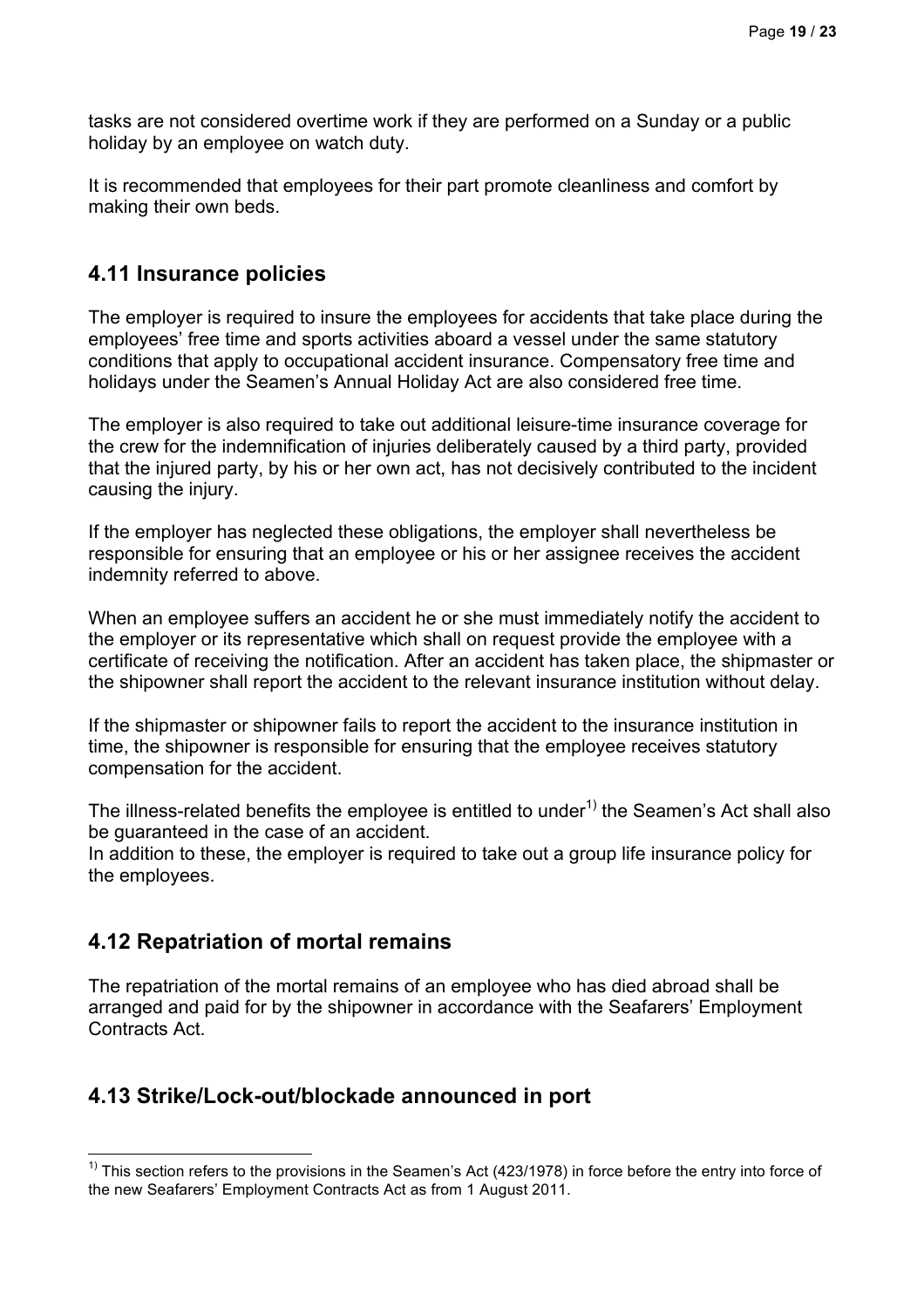If in at any port where a vessel arrives or is docked, a strike, a lock-out or a blockade has been legally decided on and announced, employees shall not be ordered to perform work under dispute apart from the work that is essential for equipping the vessel with food, fuel and other items that are absolutely necessary for departure from the port.

### **4.14 New vessels**

When a shipowner commissions a new ship or acquires a used vessel from abroad, the shipowner must present accommodation plans to the signatories of the agreement.

The cabins of a vessel on order for a Finnish shipowner must be designed so that they at minimum fulfil the requirements of Subsection 5 in Section 13 of the accommodations decree (*Asuntoasetus*, 518/76).

At minimum, the wage terms in this agreement applicable to the vessel to be handed over shall apply to handover inspectors of newbuildings.

### **4.15 Meals**

The employer is each day required to organise three meals and snacks for the employees. The food shall be nutritional, varied, tasty, sufficient in quantity, and high in quality.

## **5 NEGOTIATION PROCEDURE**

### **5.1 Principle of continuous negotiations**

If one of the parties to this Collective Agreement wishes to amend the agreement during the contract period, a justified written proposal for it must be submitted to the other parties. The other parties must respond in writing without delay.

If the parties reach an agreement on amending the agreement, the amendments enter into force in the manner agreed on by the parties.

The above does not change the commitment to labour market harmony between the parties in accordance with the Collective Agreements Act.

### **5.2 Negotiation order for resolving disputes**

An effort is made to primarily solve any issues pertaining to employment relationships at the workplace. Issues pertaining to a single individual are primarily resolved between the employee and his/her supervisor. The union representative and an employer representative will negotiate an issue always when requested to do so by a supervisor or employee and when an issue is a matter of principle and has wide-ranging effects.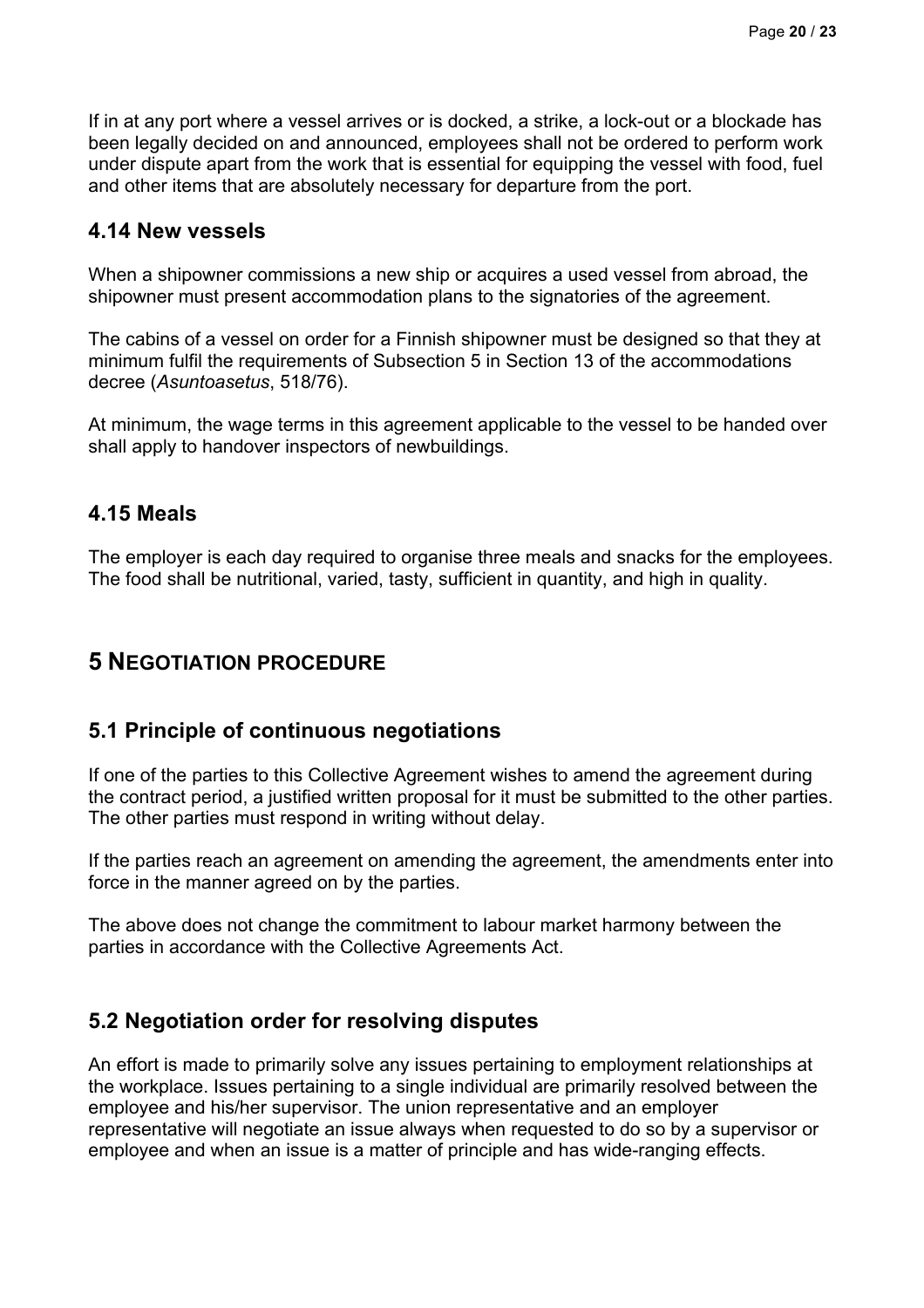If a dispute involving the employment relationship cannot be resolved at the workplace, the local parties prepare a written summary of the subject of the dispute. The summary will be delivered to the unions that represent them for resolution, if requested by either party.

If the dispute concerning the employment relationship is a matter of principle or involves members of several unions, all parties to this Agreement will participate in resolving the dispute.

Disputes are to be resolved without delay.

If an agreement cannot be reached, the issue can be submitted to the Labour Court for resolution. If the issue is not within the competence of the Labour Court, it may be left to a Board of Arbitration for consideration and a final decision.

# **5.3 Arbitration**

Separate arbitrators are selected for each dispute. The Cargoship Association selects two members and the employees select two. If the issue is a matter of principle or pertains to several parties to the Agreement, the arbitrators are agreed upon separately.

The Chairman is appointed by the parties and, if no agreement can be reached on his or her appointment, the Chairman will be appointed by the National Conciliator.

# **6 UNION ACTIVITIES**

## **6.1 Participation in trade union activities**

If a member of the Finnish Shipofficers' Union, the Finnish Engineers' Association or the Finnish Seaman's Union is elected as a member or deputy member of the Board of the corresponding association, the employer shall, where possible without causing difficulty, grant the elected employee unpaid leave from work in order to travel to the necessary meetings, subject to the provisions below.

On a case-by-case basis, it may be agreed with the employee in question that the leave thus granted can be deducted from previously accrued leave. It is also possible to use annual leave for this purpose.

## **6.2 Representatives**

Appropriate representatives have the right to visit vessels in professional matters. The representatives shall have a power of attorney from the Finnish Shipofficers' Union, the Finnish Engineers' Association or the Finnish Seaman's Union and they shall not disturb the crew's work.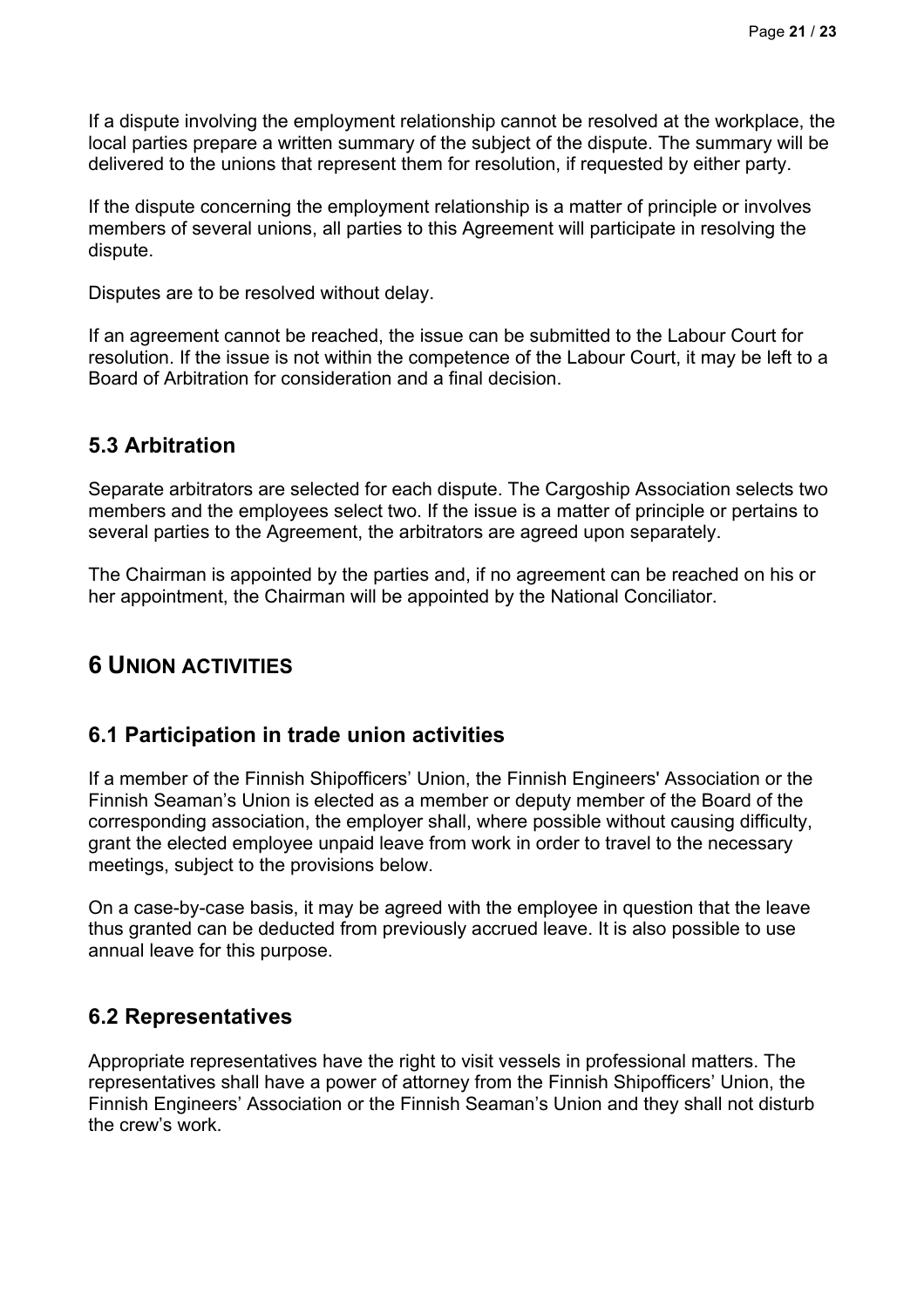If doubt arises concerning an employee's pay or other employment-related matters, the representative of the relevant union shall be given all information pertinent to clarifying the contested case.

### **6.3 Shop-floor committees / trade union branches (Only applies to SMU members)**

Shop-floor committees established by members of the Finnish Seamen's Union are entitled to hold meetings at the workplace, however without disturbing work.

The appointed officials of trade union branches shall be entitled to visit vessels in matters concerning the members.

On vessels, announcements, meeting notices and bulletins of trade union branches may be posted on the bulletin board specified in the shop steward agreement.

## **7 TERMINATION OF AN EMPLOYMENT CONTRACT AND LAY-OFFS**

Employment contracts shall be terminated and employees laid off in accordance with the specific agreements on these issues. (Appendix 4)

## **8 Operating model for employment and change security**

The provisions of Appendix 11 are followed regarding employment and change security.

# **9 HEALTH CARE**

The provisions laid down in the Marine Health Care Agreement are to be followed (Appendix 7).

## **10 ASSIGNMENT OF A VESSEL AND CHANGE OF FLAG**

If the shipowner assigns a vessel to another owner or changes its flag state and if the measure leads to a situation in which the employer has grounds for the termination of employment contracts in accordance with Chapter 8, Section 3 of the Seafarers' Employment Contracts Act, the co-operation negotiations between the shipowner and their employees shall aim at an agreement on a transition period that is sufficiently long and enables the re-employment of the employees.

If the negotiations do not lead to a solution that satisfies the shipowner and the employees, the matter shall be referred to the parties to the Collective Agreement.